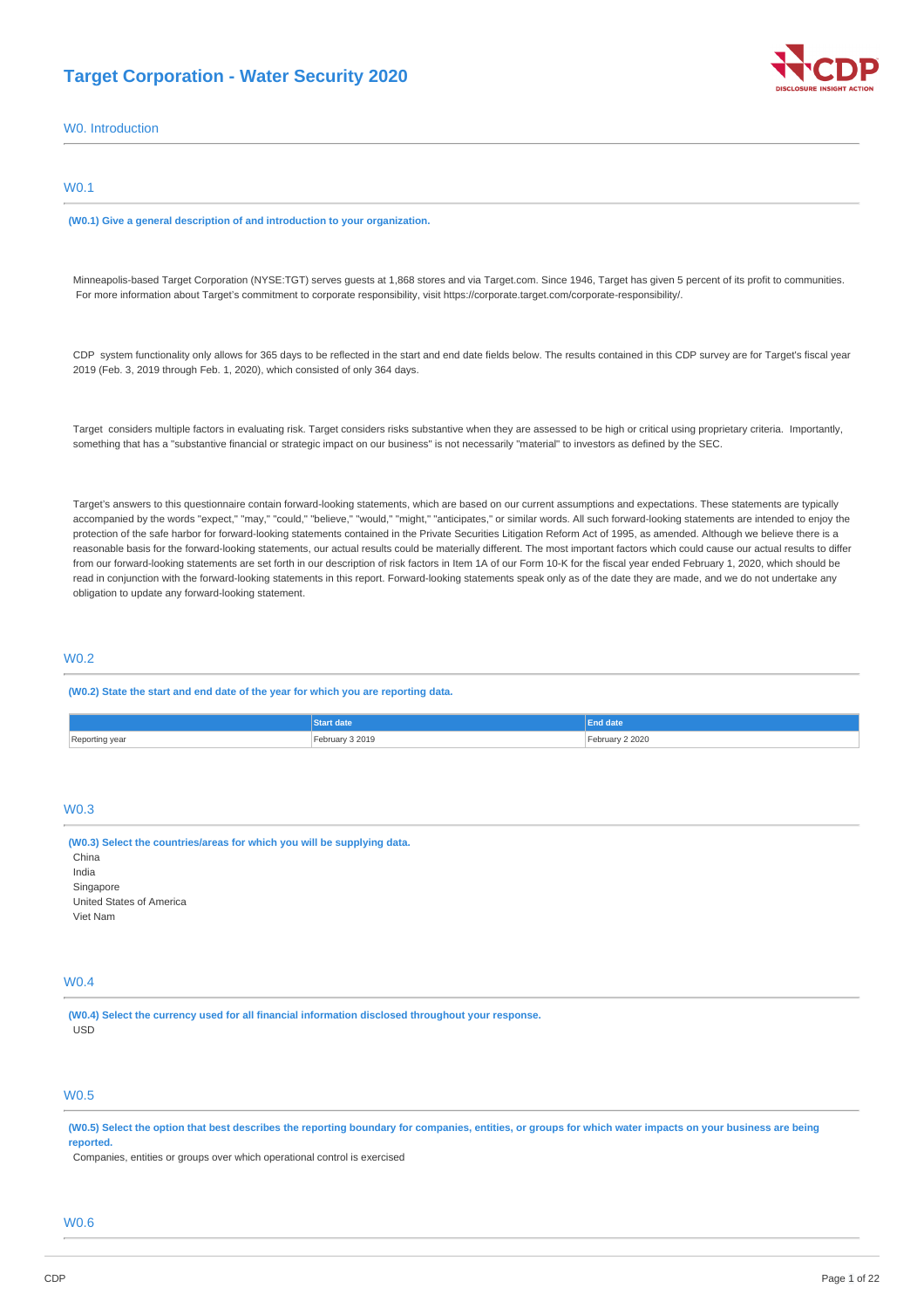## W0.6a

## **(W0.6a) Please report the exclusions.**

|                      | <b>Exclusion Please explain</b>                                                                                                                                                                                                                                                                                                                                                                                                                                                |
|----------------------|--------------------------------------------------------------------------------------------------------------------------------------------------------------------------------------------------------------------------------------------------------------------------------------------------------------------------------------------------------------------------------------------------------------------------------------------------------------------------------|
| Non US<br>facilities | Our current disclosure does not include our administrative and operational facilities outside of the United States (buildings in India, and several small offices scattered around the globe). These facilities<br>are currently excluded due to a lack of reliable data on water consumption. Based on estimates of potential consumption from all of these sources, they are considered de minimis and would likely<br>contribute a normal portion to our total consumption. |

## W1. Current state

## W1.1

## **(W1.1) Rate the importance (current and future) of water quality and water quantity to the success of your business.**

|                                                                                                     | <b>Direct use</b><br>importance use<br>rating | Indirect<br> importance <br>rating | <b>Please explain</b>                                                                                                                                                                                                                                                                                                                                                                                                                                                                                                                                                                                                                                                                                                                                                                                                                                                                                                            |
|-----------------------------------------------------------------------------------------------------|-----------------------------------------------|------------------------------------|----------------------------------------------------------------------------------------------------------------------------------------------------------------------------------------------------------------------------------------------------------------------------------------------------------------------------------------------------------------------------------------------------------------------------------------------------------------------------------------------------------------------------------------------------------------------------------------------------------------------------------------------------------------------------------------------------------------------------------------------------------------------------------------------------------------------------------------------------------------------------------------------------------------------------------|
| Sufficient<br>amounts of<br>good quality<br>freshwater<br>available for<br>luse                     | Important                                     | Important                          | We will focus our freshwater stewardship efforts in areas and on issues where our influence and support can help deliver the greatest impact. Our water risk assessment<br>has highlighted where properties and parts of our supply chain are exposed to high risk and our stores and the communities they sit within are dealing with record-level<br>droughts and flooding in certain basins.                                                                                                                                                                                                                                                                                                                                                                                                                                                                                                                                  |
| Sufficient<br>amounts of<br>recycled,<br>brackish and/or<br>produced water<br>available for<br>luse | Have not<br>evaluated                         | Have not<br>evaluated              | Many of our stores are designed with storm water systems in the parking lot and grounds to collect and clean rainwater before it flows into the ground. We complement<br>the native landscapes with features like rain gardens that naturally slow and clean storm water runoff and mitigate flooding. Given Target's growing interest in freshwater<br>stewardship, we anticipate evaluating the use of recycled, brackish and/or produced water in the future. We continued to work toward incorporating native landscaping in<br>the landscape areas of new U.S. stores; this work began in 2015. Realizing the potential for changes to water availability around the world, we also set a goal to reduce<br>our water consumption by 15 percent for our stores, distribution centers, and headquarters locations in the U.S. by 2025. We report progress toward this goal in our<br>annual Corporate Responsibility Report. |

## W1.2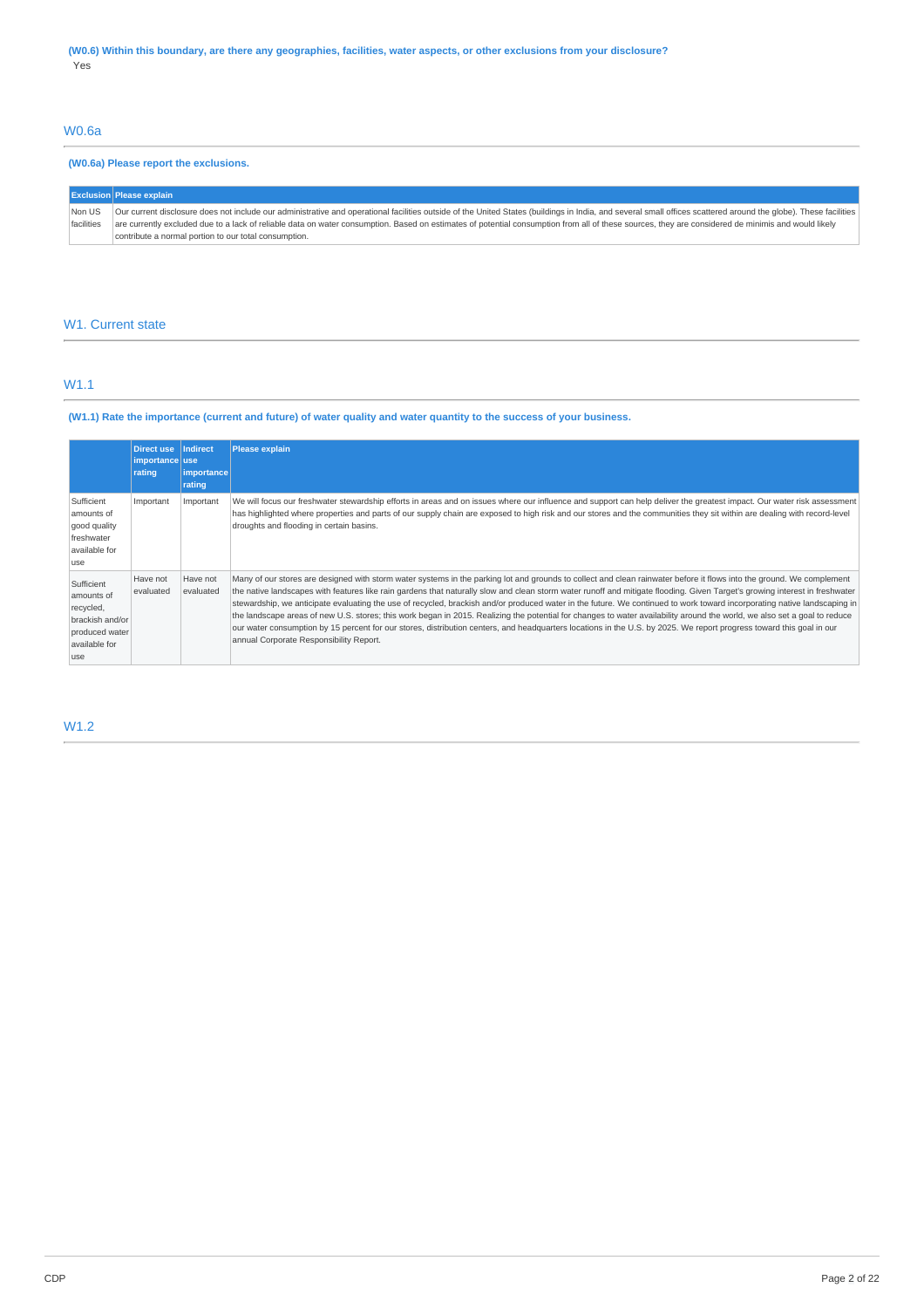## **(W1.2) Across all your operations, what proportion of the following water aspects are regularly measured and monitored?**

|                                                                                                                                 | % of<br>sites/facilities/operations | <b>Please explain</b>                                                                                                                                                                                                                                                                                                                                                                                                                                                                                 |  |
|---------------------------------------------------------------------------------------------------------------------------------|-------------------------------------|-------------------------------------------------------------------------------------------------------------------------------------------------------------------------------------------------------------------------------------------------------------------------------------------------------------------------------------------------------------------------------------------------------------------------------------------------------------------------------------------------------|--|
| Water withdrawals - total volumes                                                                                               | 76-99                               | Target consumes water almost exclusively from municipal water utilities and uses utility bills to calculate withdrawal volumes. A small number of<br>sites (less than 1% of stores) use well water or lake/pond water for irrigation, and we do not have a meter at these facilities to report the amount<br>of water captured and used for irrigation there.                                                                                                                                         |  |
| Water withdrawals - volumes by<br>source                                                                                        | 100%                                | Using WRI baseline water stress characterizations of high or extremely high, our direct operations water withdrawals at stores, distribution<br>centers, and headquarters locations in the U.S. from areas with water stress was 5,547 ML for 2019. This equates to 50.5% of our water<br>withdrawal.                                                                                                                                                                                                 |  |
| Entrained water associated with your<br>metals & mining sector activities - total<br>volumes [only metals and mining<br>sector] | <not applicable=""></not>           | <not applicable=""></not>                                                                                                                                                                                                                                                                                                                                                                                                                                                                             |  |
| Produced water associated with your<br>oil & gas sector activities - total<br>volumes [only oil and gas sector]                 | <not applicable=""></not>           | <not applicable=""></not>                                                                                                                                                                                                                                                                                                                                                                                                                                                                             |  |
| Water withdrawals quality                                                                                                       | Not monitored                       | Target consumes water almost exclusively from municipal water utilities. Starting in 2006, construction of new stores and stores undergoing<br>remodels required testing of municipal water quality for water hardness. This equates to roughly 91% of our open stores. A small number of sites<br>(less than 1% of stores) use well water or lake/pond water for irrigation, and we do not have a meter at these facilities to report the amount of<br>water captured and used for irrigation there. |  |
| Water discharges - total volumes                                                                                                | Not monitored                       | Our withdrawn water is discharged to municipal systems for treatment; however, at this time, Target does not track the amount of water<br>discharged.                                                                                                                                                                                                                                                                                                                                                 |  |
| Water discharges - volumes by<br>destination                                                                                    | Not monitored                       | Our withdrawn water is discharged to municipal systems for treatment; however, at this time, Target does not track the amount of water<br>discharged.                                                                                                                                                                                                                                                                                                                                                 |  |
| Water discharges - volumes by<br>treatment method                                                                               | Not monitored                       | Our withdrawn water is discharged to municipal systems for treatment; however, at this time, Target does not track the amount of water<br>discharged.                                                                                                                                                                                                                                                                                                                                                 |  |
| Water discharge quality - by standard<br>effluent parameters                                                                    | Not monitored                       | Our withdrawn water is discharged to municipal systems for treatment; however, at this time, Target does not track the amount of water<br>discharged.                                                                                                                                                                                                                                                                                                                                                 |  |
| Water discharge quality - temperature Not monitored                                                                             |                                     | Our withdrawn water is discharged to municipal systems for treatment; however, at this time, Target does not track the amount of water<br>discharged.                                                                                                                                                                                                                                                                                                                                                 |  |
| Water consumption - total volume                                                                                                | Not monitored                       | Although Target measures and tracks our usage amounts, we do not measure our discharge volumes, and therefore cannot quantify our net<br>consumption.                                                                                                                                                                                                                                                                                                                                                 |  |
| Water recycled/reused                                                                                                           | Not relevant                        | Target does not have facilities with recycled or reused water.                                                                                                                                                                                                                                                                                                                                                                                                                                        |  |
| The provision of fully-functioning,<br>safely managed WASH services to all<br>workers                                           | 100%                                | Target provides bathrooms and drinking water at all U.S. stores, distribution centers, and headquarters buildings.                                                                                                                                                                                                                                                                                                                                                                                    |  |

## W1.2b

## **(W1.2b) What are the total volumes of water withdrawn, discharged, and consumed across all your operations, and how do these volumes compare to the previous reporting year?**

|                      | <b>Volume</b><br>(megaliters/year) with previous | <b>Comparison</b><br>reporting year | <b>Please explain</b>                                                                                                                                                                                                                                                                                                                                                                          |
|----------------------|--------------------------------------------------|-------------------------------------|------------------------------------------------------------------------------------------------------------------------------------------------------------------------------------------------------------------------------------------------------------------------------------------------------------------------------------------------------------------------------------------------|
| Total<br>withdrawals | 10986                                            | About the same                      | For our U.S. direct operations, including stores, distribution centers, and headquarters locations, our buildings' water is supplied almost exclusively via municipal<br>systems. We focus our efforts on reducing our water usage in the communities in which we operate. For 2019, Target's water withdrawal from third-party water<br>suppliers was 10,986 ML, down from 11,107 ML in 2018. |
| Total<br>discharges  |                                                  | Please select                       | Although Target measures and tracks our withdrawal amounts, we do not measure our discharge volumes, and therefore cannot quantify our net consumption.                                                                                                                                                                                                                                        |
| Total<br>consumption |                                                  | Please select                       | Although Target measures and tracks our withdrawal amounts, we do not measure our discharge volumes, and therefore cannot quantify our net consumption.                                                                                                                                                                                                                                        |

## W1.2d

**(W1.2d) Indicate whether water is withdrawn from areas with water stress and provide the proportion.** 

| <b>Withdrawals are</b><br>from areas with<br>water stress | areas with water<br><b>stress</b> | $\frac{1}{2}$ withdrawn from Comparison with $\frac{1}{2}$ Identification Please explain<br>previous reporting tool<br>vear |                        |                                                                                                                                                                                                                                                                                   |
|-----------------------------------------------------------|-----------------------------------|-----------------------------------------------------------------------------------------------------------------------------|------------------------|-----------------------------------------------------------------------------------------------------------------------------------------------------------------------------------------------------------------------------------------------------------------------------------|
| Row Yes                                                   | 51-75                             | About the same                                                                                                              | <b>WRI</b><br>Aqueduct | Using the WRI Aqueduct tool, Target has evaluated U.S. stores, distribution centers, and headquarter facilities. Target has<br>identified that 50.5% of our water withdrawals occur at locations in stressed areas. This is about the same last vear's<br>reported number of 51%. |

## W1.2h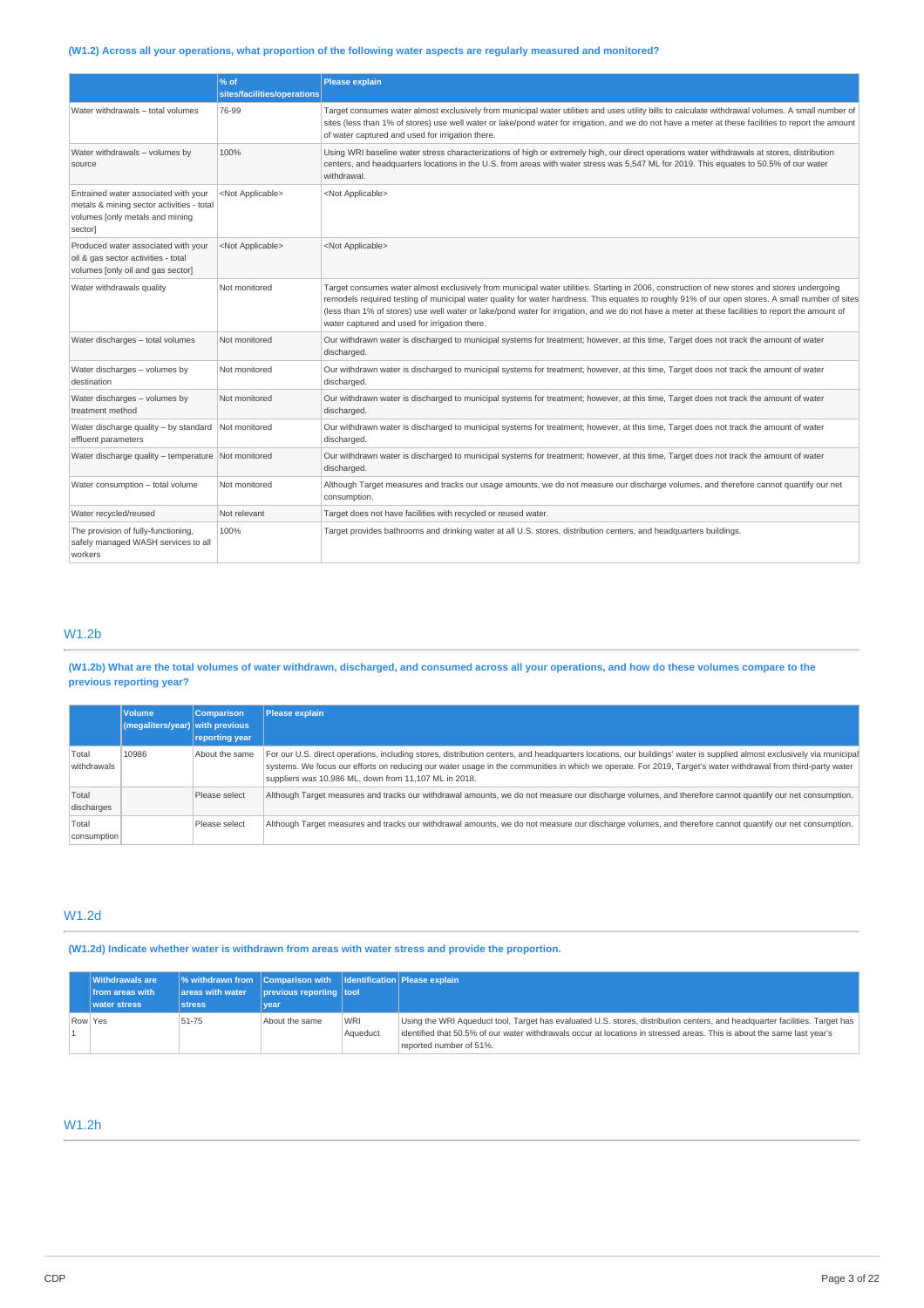## **(W1.2h) Provide total water withdrawal data by source.**

|                                                                                           | <b>Relevance Volume</b>           | (megaliters/year)         | <b>Comparison</b><br><b>with</b><br>previous<br>reporting<br>year | <b>Please explain</b>                                                                                                                                                                                                                                                                                                                                                                                                             |
|-------------------------------------------------------------------------------------------|-----------------------------------|---------------------------|-------------------------------------------------------------------|-----------------------------------------------------------------------------------------------------------------------------------------------------------------------------------------------------------------------------------------------------------------------------------------------------------------------------------------------------------------------------------------------------------------------------------|
| Fresh surface water.<br>including rainwater, water<br>from wetlands, rivers, and<br>lakes | Relevant<br>but volume<br>unknown | <not applicable=""></not> | $<$ Not<br>Applicable>                                            | All of our buildings' water is supplied via municipal systems, and a small percentage of our buildings (less than one percent) directly<br>withdraw water via water wells for irrigation. Our water is discharged to municipal systems. We are not aware of any water sources<br>significantly impacted by our withdrawal of water. Our approach is to achieve milestones in our business by minimizing our water<br>withdrawals. |
| Brackish surface<br>water/Seawater                                                        | Not<br>relevant                   | <not applicable=""></not> | $<$ Not<br>Applicable>                                            | Target's water comes almost exclusively from municipal water utilities.                                                                                                                                                                                                                                                                                                                                                           |
| Groundwater - renewable                                                                   | Not<br>relevant                   | <not applicable=""></not> | $<$ Not<br>Applicable>                                            | Target's water comes almost exclusively from municipal water utilities.                                                                                                                                                                                                                                                                                                                                                           |
| Groundwater - non-<br>renewable                                                           | Relevant<br>but volume<br>unknown | <not applicable=""></not> | $<$ Not<br>Applicable>                                            | Target consumes water almost exclusively from municipal water utilities and uses utility bills to calculate withdrawal volumes. A small<br>number of sites (less than 1% of stores) use well water for irrigation, and we do not have a meter at these facilities to report the amount<br>of water captured and used within those irrigation operations.                                                                          |
| Produced/Entrained water                                                                  | Not<br>relevant                   | <not applicable=""></not> | $<$ Not<br>Applicable>                                            | Target's water comes almost exclusively from municipal water utilities.                                                                                                                                                                                                                                                                                                                                                           |
| Third party sources                                                                       | Relevant                          | 10986                     | About the<br>same                                                 | All of our buildings' water is supplied via municipal systems. Withdrawals were 10,986 ML, down from 11,107 ML in 2018                                                                                                                                                                                                                                                                                                            |

## W1.4

**(W1.4) Do you engage with your value chain on water-related issues?**  Yes, our suppliers

## W1.4a

**(W1.4a) What proportion of suppliers do you request to report on their water use, risks and/or management information and what proportion of your procurement spend does this represent?** 

#### **Row 1**

**% of suppliers by number** 

76-100

**% of total procurement spend**  Unknown

#### **Rationale for this coverage**

Target requires environmental data inclusive of water use and management from all Tier 1 factories that produce Target owned brand product as well as Tier 2 factories.

## **Impact of the engagement and measures of success**

Target utilizes this data to inform participation in water efficiency programs and to prioritize our engagement on water quality and use with our manufacturing supply chain. To date we have worked with Target's owned-brand suppliers via improvement programs to increase their water efficiency resulting in over 68 billion liters of water savings.

#### **Comment**

We require all of our Tier 1 factories that produce Target owned brand product as well as Tier 2 factories to complete the Higg FEM self-assessment annually (except those regulated by FDA), which is considered as Target reports on our water use, risks and management information. To date we have worked with Target's owned-brand suppliers via improvement programs to increase their water efficiency resulting in over 6.8 million cubic meters of water savings.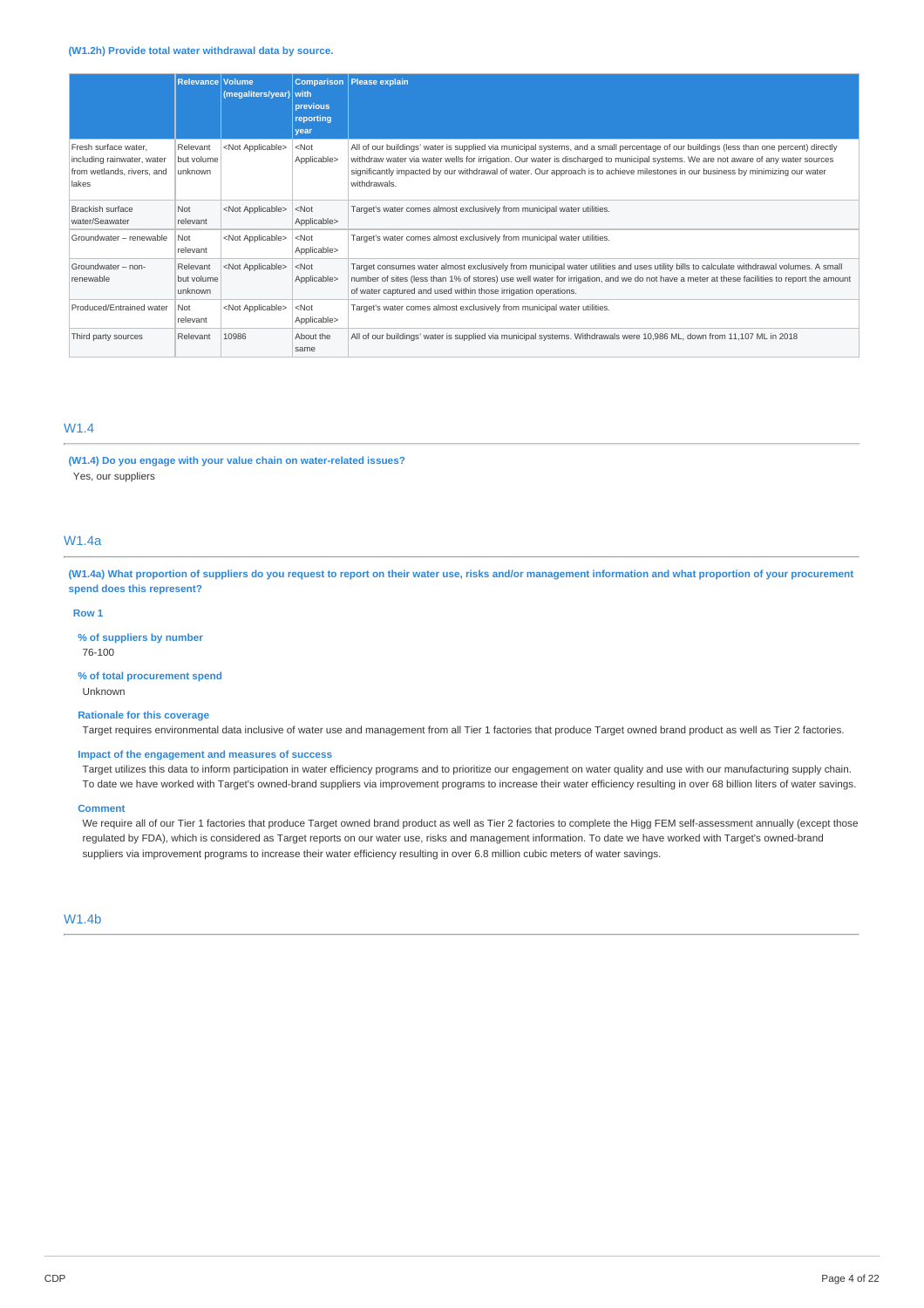#### **(W1.4b) Provide details of any other water-related supplier engagement activity.**

**Type of engagement**  Onboarding & compliance

#### **Details of engagement**

Inclusion of water stewardship and risk management in supplier selection mechanism Requirement to adhere to our code of conduct regarding water stewardship and management

**% of suppliers by number**  76-100

**% of total procurement spend** 

Unknown

#### **Rationale for the coverage of your engagement**

All Tier 1 factories that produce Target owned brand product (except those FDA regulated) as well as Tier 2 factories are required to complete the Higg FEM selfassessment annually.

#### **Impact of the engagement and measures of success**

Target ensures all owned-brand products are compliant with local regulations prior to production. We do this through our pre-production audit by asking specific questions [to validate our water standard within Target's Standards Of Vendor Engagement \(SOVE\) LINK: https://corporate.target.com/corporate-responsibility/responsible](https://corporate.target.com/corporate-responsibility/responsible-sourcing/social-compliance/standards-of-vendor-engagement)sourcing/social-compliance/standards-of-vendor-engagement

## **Comment**

**Type of engagement**  Innovation & collaboration

#### **Details of engagement**

Encourage/incentivize innovation to reduce water impacts in products and services Encourage/incentivize suppliers to work collaboratively with other users in their river basins Educate suppliers about water stewardship and collaboration

**% of suppliers by number**  Unknown

**% of total procurement spend**  Unknown

#### **Rationale for the coverage of your engagement**

Target works with high impact owned-brand suppliers in China , Vietnam, Taiwan, India and Cambodia to improve on innovation and water efficiency. We collaborate with the industry and NGOs like WWF, the Apparel Impact Institute and the International Finance Corporation to scale local supply chain efforts and create awareness through joint projects.

#### **Impact of the engagement and measures of success**

WWF China Water Stewardship Taihu Program: In 2019, 4 supplier trainings collaboratively held in the Taihu region had a total of 122 textile mills participating. We extended our partnership with WWF to Moradabad, India in piloting water saving technology for the electroplating process in one of our brassware factories. Vietnam Improvement Program (VIP): Since 2016, we have collaborated with the IFC to create the Vietnam Improvement Program (VIP) which aims to promote green manufacturing in Vietnam, focused on footwear and apparel. In 2019, the program expanded to Cambodia while maintaining in Vietnam to include additional 23 facilities, bringing the participating total to 58 factories. Clean by Design: In 2018/19, 30 participating fabric mills in China and Taiwan were able to achieve a final 20% water saving which equals to over 3.5 million cubic meters. In 2019, we expanded our CBD work to India and are engaging a total of 27 textile mills on energy and water efficiency initiatives

#### **Comment**

For the Taihu program, suppliers learned about water stewardship on policy updates, standards, technologies and water risk analysis. As a long-term supporter of NRDC now the Apparel Impact Institute – in driving the Clean by Design (CBD) initiative, we collaborate with our supply chain to minimize the environmental impacts of textile mills.

#### W2. Business impacts

## W2.1

**(W2.1) Has your organization experienced any detrimental water-related impacts?**  Yes

## W2.1a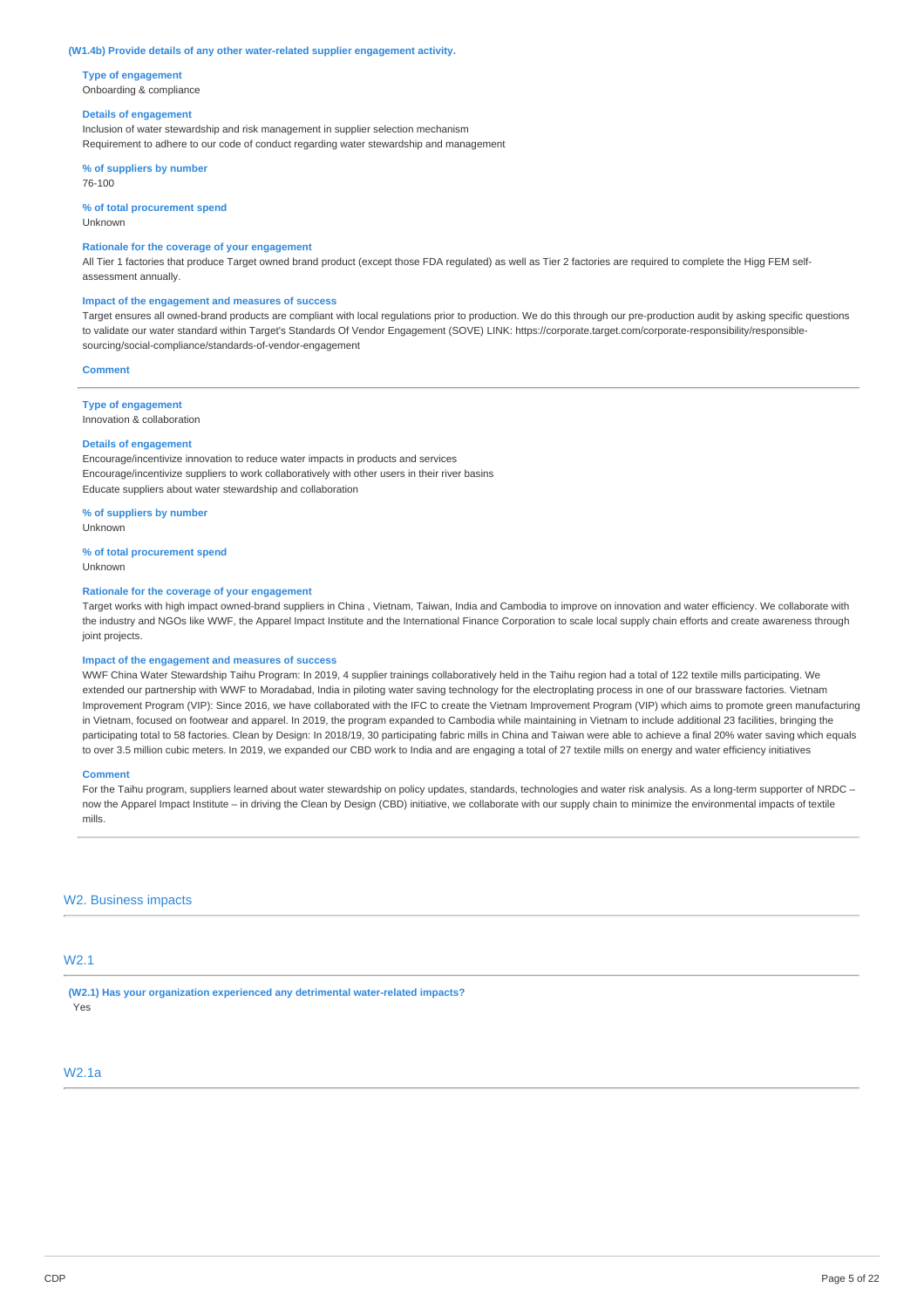#### **(W2.1a) Describe the water-related detrimental impacts experienced by your organization, your response, and the total financial impact.**

#### **Country/Area & River basin**

| . דוריו |  |
|---------|--|
|         |  |
|         |  |

**Type of impact driver & Primary impact driver** 

Physical **Severe weather events** 

## **Primary impact**

## Disruption to sales

## **Description of impact**

Target tracks its costs in inventory and property damages from extreme weather events, such as hurricanes, lightning strikes, cyclones, rain and hail storms, wildfires, earthquakes, etc. From 2011 through 2018, the cost to Target of inventory and property damage due weather-related events has been about \$170 million, with annual losses ranging from about \$8 million to about \$55 million per year. The most significant costs have been the result of hurricanes, floods, and rain and hail storms. As the frequency and severity of these types of extreme weather events are expected to increase in both the 2°C and 4°C scenarios, Target can expect that these costs will increase over time.

#### **Primary response**

Other, please specify (We cannot control severe weather events)

#### **Total financial impact**

#### **Description of response**

Uncharacteristic or significant weather conditions can affect consumer shopping patterns, particularly in apparel and seasonal items, which could lead to lost sales or greater than expected markdowns and adversely affect our short-term results of operations. In addition, our three largest states by total sales are California, Texas and Florida, areas where natural disasters are more prevalent. Natural disasters in those states or in other areas where our sales are concentrated could result in significant physical damage to or closure of one or more of our stores, distribution centers or key vendors, and cause delays in the distribution of merchandise from our vendors to our distribution centers, stores, and guests, which could adversely affect our results of operations by increasing our costs and lowering our sales.

## W2.2

**(W2.2) In the reporting year, was your organization subject to any fines, enforcement orders, and/or other penalties for water-related regulatory violations?**  No

## W3. Procedures

## W3.3

**(W3.3) Does your organization undertake a water-related risk assessment?**  Yes, water-related risks are assessed

## W3.3a

**(W3.3a) Select the options that best describe your procedures for identifying and assessing water-related risks.**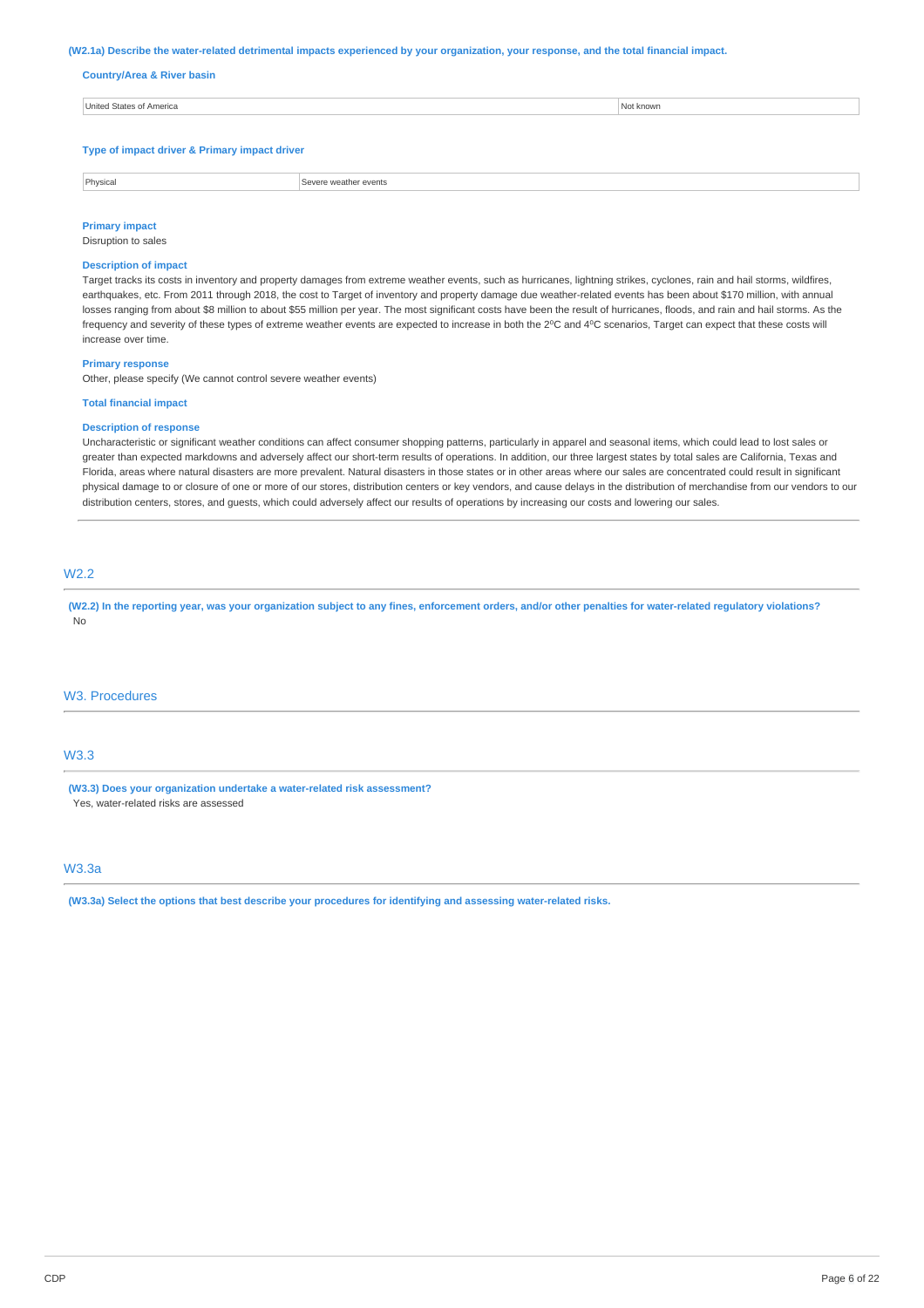## **Direct operations**

**Coverage**  Partial

#### **Risk assessment procedure**

Water risks are assessed as a standalone issue

**Frequency of assessment** 

Not defined

**How far into the future are risks considered?**  Unknown

**Type of tools and methods used**  Tools on the market

**Tools and methods used**  WRI Aqueduct WWF Water Risk Filter

#### **Comment**

Target engaged WWF to conduct a Water Risk Assessment to review our water use reduction efforts across our manufacturing supply chain, stores and distribution facilities. This helped us develop a holistic approach that acknowledges water as part of a bigger global system of megatrends. Our plan is ambitious, so we will focus our efforts in four main areas (Raw Materials; Manufacturing; Direct Operations; and Beyond the Fenceline). We also used the WRI Aqueduct tool to evaluate U.S. stores, distribution centers, and headquarter facilities. We identified that 50.5% of our water withdrawals occur at locations in stressed areas. This is about the same last year's reported number of 51%.

## **Supply chain**

**Coverage** 

Partial

**Risk assessment procedure** 

Water risks are assessed as a standalone issue

**Frequency of assessment**  Not defined

**How far into the future are risks considered?**  Unknown

**Type of tools and methods used**  Tools on the market

## **Tools and methods used**

WWF Water Risk Filter

#### **Comment**

WWF mapped Target's owned-brand manufacturing locations using the WWF Water Risk Assessment to evaluate our water risk and help build a water stewardship strategy. As a result, we decided to scale local supply chain efforts through collaborative work in locations facing high water risks. We continue to work with our suppliers to reduce water consumption within our supply chain through collaborations with the Apparel Impact Institute and International Finance Corporation.

#### **Other stages of the value chain**

**Coverage**  None

**Risk assessment procedure**  <Not Applicable>

**Frequency of assessment**  <Not Applicable>

**How far into the future are risks considered?**  <Not Applicable>

**Type of tools and methods used**  <Not Applicable>

**Tools and methods used**  <Not Applicable>

**Comment** 

W3.3b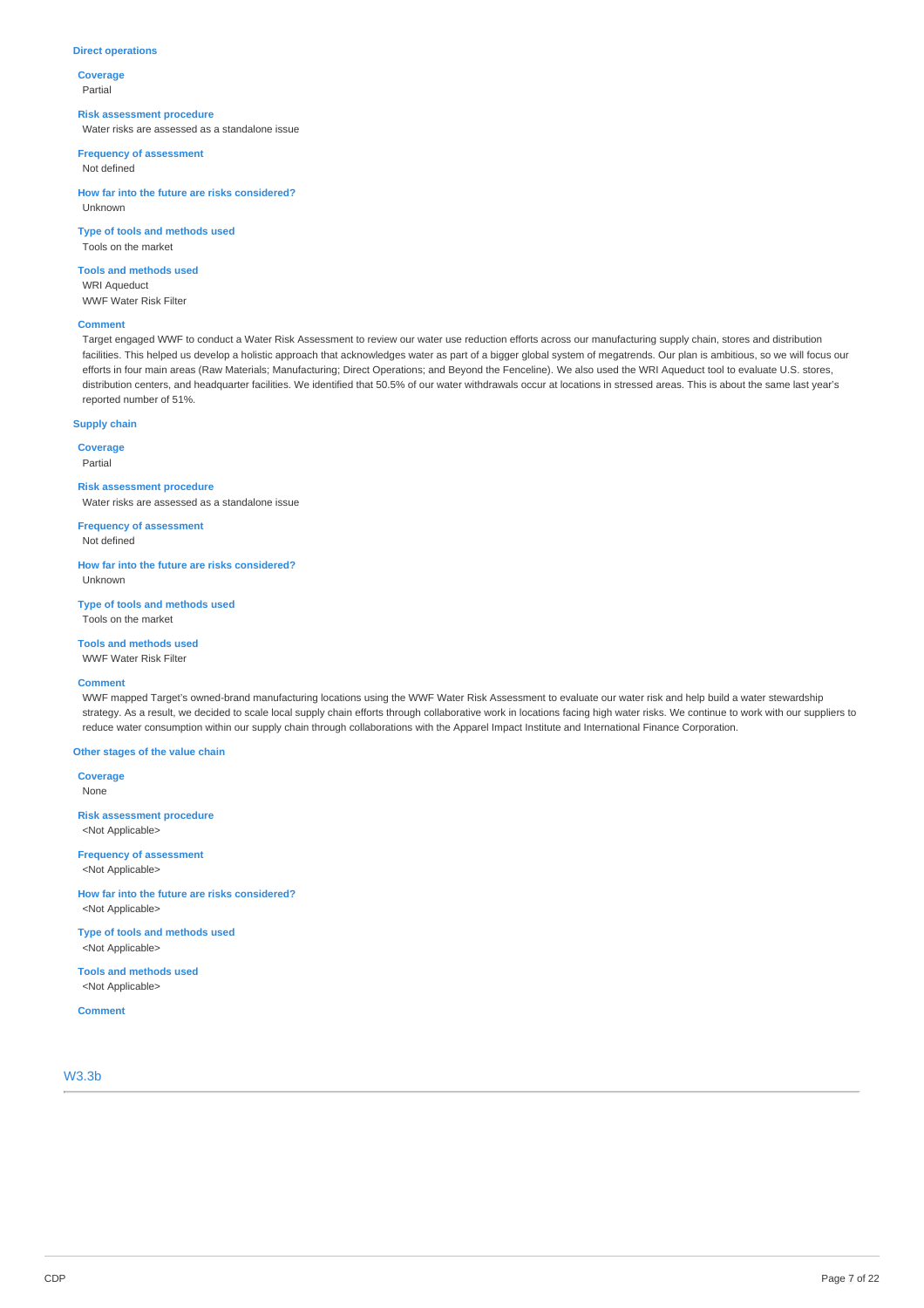## **(W3.3b) Which of the following contextual issues are considered in your organization's water-related risk assessments?**

|                                                                                          | &<br><b>inclusion</b>              | Relevance Please explain                                                                                                                                                                                                                                                                                                                                                                                                                                                                                                                                                                                                                                                                                                      |
|------------------------------------------------------------------------------------------|------------------------------------|-------------------------------------------------------------------------------------------------------------------------------------------------------------------------------------------------------------------------------------------------------------------------------------------------------------------------------------------------------------------------------------------------------------------------------------------------------------------------------------------------------------------------------------------------------------------------------------------------------------------------------------------------------------------------------------------------------------------------------|
| Water availability at<br>a basin/catchment<br>level                                      | Relevant,<br>always<br>included    | Target includes this information as a key aspect to understanding our physical water risk. The Water Risk Filter provides a number of indicators that look at various aspects of<br>water availability within basins. This is paramount for our business to understand regions where vulnerability to drought and flood might require additional staff attention and<br>investment of resources. Further, our risk assessment also provides insights on temporal scarcity to help us understand when water availability issues might be most acute for our<br>properties, key manufacturing supply chains and critical raw materials.                                                                                         |
| Water quality at a<br>basin/catchment<br>level                                           | Relevant.<br>always<br>included    | Target includes this information as a key aspect to understanding our physical water risk. The Water Risk Filter provides a number of indicators that look at various aspects of<br>water quality within basins. This is paramount for our business to understand regions where quality issues might require additional action in terms of pre-treatment and prevention<br>of quality degradation in the first place.                                                                                                                                                                                                                                                                                                         |
| Stakeholder<br>conflicts concerning<br>water resources at<br>a basin/catchment<br>level  | Relevant,<br>included              | Target includes this information as a key aspect to understanding our reputational water risk. However, the strength of global risk assessment tools, the Water Risk Filter included,<br>sometimes cannot provide basin-level information on stakeholder conflicts. Indicators are qualitative country-level assessments that look at the cultural/religious importance of water resources<br>and the local to global media attention water issues have received for a given country. This information helps provide directional insight into where to investigate more closely.<br>However, the level of confidence in the data led us to flag that this is only sometimes or 'somewhat' included in our assessment efforts. |
| Implications of<br>water on your key<br>commodities/raw<br>materials                     | Relevant,<br>not<br>included       | Target worked alongside WWF to complete a supply risk analysis for a wide range of commodities/raw materials. Based on the findings, we have begun engaging in collaborative<br>efforts to address our water impacts in key raw material value chains.                                                                                                                                                                                                                                                                                                                                                                                                                                                                        |
| Water-related<br>regulatory<br>frameworks                                                | Relevant,<br>sometimes<br>included | Target includes this information as a key aspect to understanding our regulatory water risk. However, the strength of global risk assessment tools, the Water Risk Filter included,<br>cannot provide basin-level information on regulatory frameworks. Indicators are qualitative and look at strength of water governance in a country, level of enforcement and<br>presence of basin-related platforms/forums to discuss shared challenges. This information helps provide directional insight into where to investigate more closely. However, the<br>level of confidence in the data led us to flag that this is only sometimes or 'somewhat' included in our assessment efforts.                                        |
| Status of<br>ecosystems and<br>habitats                                                  | Relevant.<br>always<br>included    | Target includes this information as a key aspect to understanding our physical water risk. The Water Risk Filter looks at the Environmental Vulnerability Index to assess threats to<br>ecosystems near our properties and manufacturing supply chains. The health of freshwater ecosystems can often be an important indicator of quantity and quality issues, and<br>therefore is an important component within our broader risk assessment.                                                                                                                                                                                                                                                                                |
| Access to fully-<br>functioning, safely<br>managed WASH<br>services for all<br>employees | Relevant.<br>always<br>included    | Target includes this information as a key aspect to understanding our physical water risk. The Water Risk Filter looks at the percent of population with access to safe drinking water<br>and improved sanitation. Given Target's commitment to the human right to water and water quality, understanding the level of WASH in an area allows the business to prioritize<br>resources and WASH-related efforts associated with worker well-being programs.                                                                                                                                                                                                                                                                    |
| Other contextual<br>issues, please<br>specify                                            | Please<br>select                   |                                                                                                                                                                                                                                                                                                                                                                                                                                                                                                                                                                                                                                                                                                                               |

## W3.3c

## **(W3.3c) Which of the following stakeholders are considered in your organization's water-related risk assessments?**

|                                                                 | $\boldsymbol{\alpha}$<br>inclusion | Relevance Please explain                                                                                                                                                                                                                                                                                                                                                                                                                                                       |
|-----------------------------------------------------------------|------------------------------------|--------------------------------------------------------------------------------------------------------------------------------------------------------------------------------------------------------------------------------------------------------------------------------------------------------------------------------------------------------------------------------------------------------------------------------------------------------------------------------|
| Customers                                                       | Relevant<br>not<br>included        | At this time Target only assesses physical, regulatory and reputational risk at facilities and does not include more specific basin-level input and/or data on stakeholders in the risk<br>assessment. However, the company's 2017 water risk assessment is informing key basin geographies across our properties, manufacturing supply chain and raw materials where<br>greater understanding of stakeholder water risks would inform Target's Strategic Freshwater Approach. |
| Employees                                                       | Relevant,<br>not<br>included       | At this time Target only assesses physical, regulatory and reputational risk at facilities and does not include more specific basin-level input and/or data on stakeholders in the risk<br>assessment. However, the company's 2017 water risk assessment is informing key basin geographies across our properties, manufacturing supply chain and raw materials where<br>greater understanding of stakeholder water risks would inform Target's Strategic Freshwater Approach. |
| Investors                                                       | Relevant.<br>not<br>included       | At this time Target only assesses physical, regulatory and reputational risk at facilities and does not include more specific basin-level input and/or data on stakeholders in the risk<br>assessment. However, the company is responsive to investor input and questions on water-related risks.                                                                                                                                                                              |
| Local<br>communities                                            | Relevant.<br>not<br>included       | At this time Target only assesses physical, regulatory and reputational risk at facilities and does not include more specific basin-level input and/or data on stakeholders in the risk<br>assessment. However, the company's 2017 water risk assessment is informing key basin geographies across our properties, manufacturing supply chain and raw materials where<br>greater understanding of stakeholder water risks would inform Target's Strategic Freshwater Approach. |
| <b>NGOs</b>                                                     | Relevant,<br>not<br>included       | At this time Target only assesses physical, regulatory and reputational risk at facilities and does not include more specific basin-level input and/or data on stakeholders in the risk<br>assessment. However, the company's 2017 water risk assessment is informing key basin geographies across our properties, manufacturing supply chain and raw materials where<br>greater understanding of stakeholder water risks would inform Target's Strategic Freshwater Approach. |
| Other water users Relevant,<br>at a<br>basin/catchment<br>level | not<br>included                    | At this time Target only assesses physical, requlatory and reputational risk at facilities and does not include more specific basin-level input and/or data on stakeholders in the risk<br>assessment. However, the company's 2017 water risk assessment is informing key basin geographies across our properties, manufacturing supply chain and raw materials where<br>greater understanding of stakeholder water risks would inform Target's Strategic Freshwater Approach. |
| Regulators                                                      | Relevant.<br>not<br>included       | At this time Target only assesses physical, regulatory and reputational risk at facilities and does not include more specific basin-level input and/or data on stakeholders in the risk<br>assessment. However, the company's 2017 water risk assessment is informing key basin geographies across our properties, manufacturing supply chain and raw materials where<br>greater understanding of stakeholder water risks would inform Target's Strategic Freshwater Approach. |
| River basin<br>management<br>authorities                        | Relevant.<br>not<br>included       | At this time Target only assesses physical, regulatory and reputational risk at facilities and does not include more specific basin-level input and/or data on stakeholders in the risk<br>assessment. However, the company's 2017 water risk assessment is informing key basin geographies across our properties, manufacturing supply chain and raw materials where<br>greater understanding of stakeholder water risks would inform Target's Strategic Freshwater Approach. |
| Statutory special<br>interest groups at not<br>a local level    | Relevant<br>included               | At this time Target only assesses physical, regulatory and reputational risk at facilities and does not include more specific basin-level input and/or data on stakeholders in the risk<br>assessment. However, the company's 2017 water risk assessment is informing key basin geographies across our properties, manufacturing supply chain and raw materials where<br>greater understanding of stakeholder water risks would inform Target's Strategic Freshwater Approach. |
| Suppliers                                                       | Relevant.<br>not<br>included       | At this time Target only assesses physical, regulatory and reputational risk at facilities and does not include more specific basin-level input and/or data on stakeholders in the risk<br>assessment. However, the company's 2017 water risk assessment is informing key basin geographies across our properties, manufacturing supply chain and raw materials where<br>greater understanding of stakeholder water risks would inform Target's Strategic Freshwater Approach. |
| Water utilities at<br>a local level                             | Relevant.<br>not<br>included       | At this time Target only assesses physical, regulatory and reputational risk at facilities and does not include more specific basin-level input and/or data on stakeholders in the risk<br>assessment. However, the company's 2017 water risk assessment is informing key basin geographies across our properties, manufacturing supply chain and raw materials where<br>greater understanding of stakeholder water risks would inform Target's Strategic Freshwater Approach. |
| Other<br>stakeholder,<br>please specify                         | Please<br>select                   |                                                                                                                                                                                                                                                                                                                                                                                                                                                                                |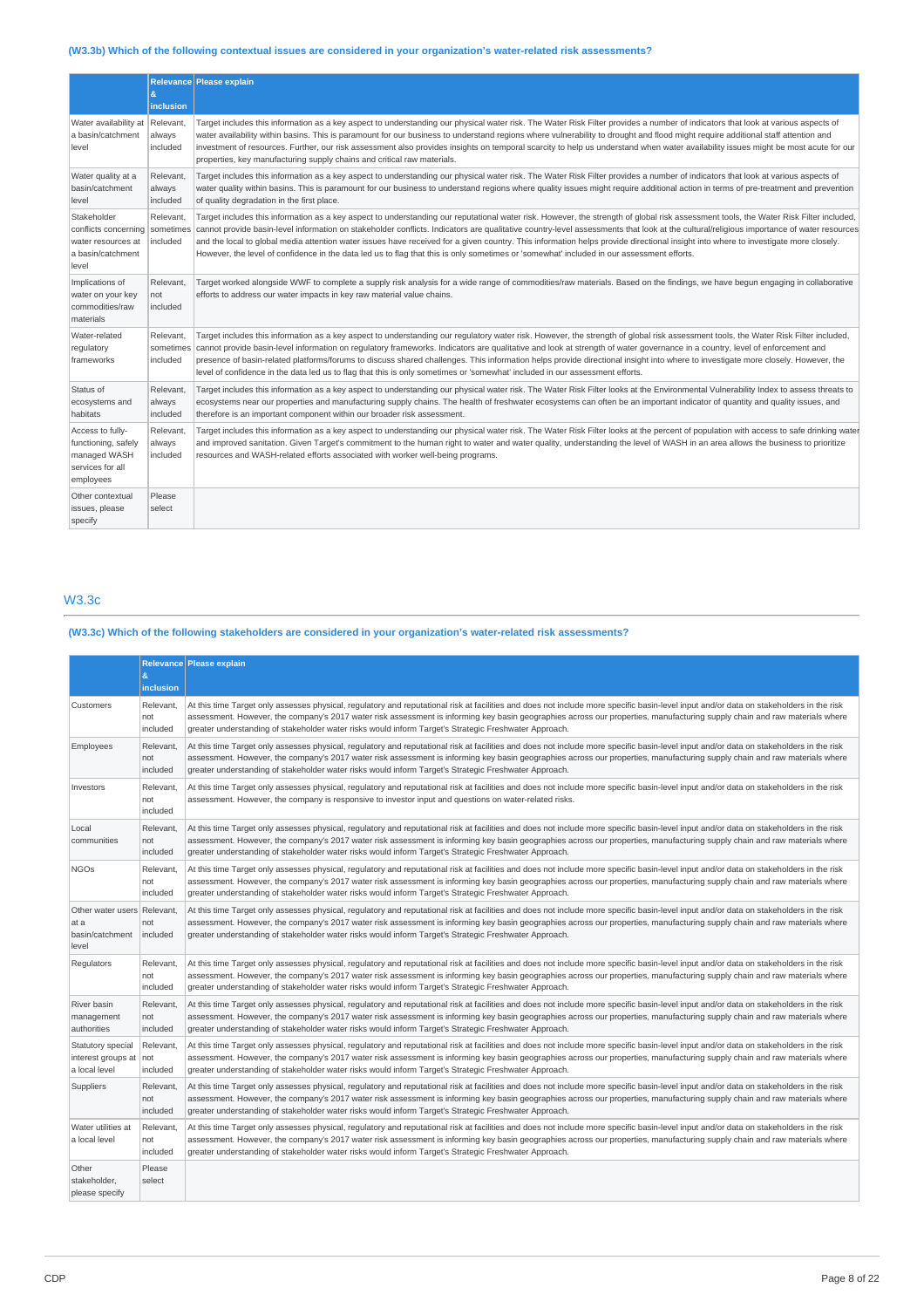## **(W3.3d) Describe your organization's process for identifying, assessing, and responding to water-related risks within your direct operations and other stages of your value chain.**

We believe clean, drinkable water and sanitation are human rights and should be accessible for all. Healthy ecosystems and sustainable water management are essential in the delivery of these basic rights. Water is important to the success of our business operations, from our supply chains to our stores and the communities within which we operate

Target stores and distribution centers make up a majority of our direct operational facilities in the United States. Target previously engaged in a multiyear collaboration with World Wildlife Fund (WWF). In 2017, WWF mapped Target's U.S. stores and distribution centers as well as our owned-brand manufacturing locations using the WWF Water Risk Assessment to understand our enterprise risks and help build a more comprehensive strategy and goal roadmaps related to freshwater stewardship. The Water Risk Filter identified that 22% of Target's store water withdrawals were in areas of high stress. In 2018, Target expanded our risk analysis to include evaluating our headquarters locations along with our stores, and distribution centers. To align with the GRI standards, we have changed our analysis and because of this, our reported water withdrawal from stressed areas has increased from 2017. Using the WRI Aqueduct tool, Target has identified that 51% of our water withdrawal is in stressed areas. Conducting the water risk assessment has helped us focus our U.S. direct operation's conservation programs and capital expenditures at facilities where there is potential for higher water risk or scarcity in the future.

The information helped support our decision in scaling local supply chain efforts through collaborative work in strategic locations that are facing high water risks. In addition to WWF, we continue to work with our suppliers to understand and reduce water consumption within our supply chain through our partnership with the Apparel Impact Institute and the International Finance Corporation. In 2019, we also used the water risk information that we gleaned from our assessment to embark upon multi-stakeholder collaborations in our agricultural supply chain, including launching a Field to Market focused on soil health as part of supporting regenerative agriculture and improving water quality outcomes in Nebraska.

We used World Wildlife Fund's (WWF) water risk assessment to review our water use reduction efforts across our manufacturing supply chain, stores and distribution facilities. This helped us develop a holistic approach that acknowledges water as part of a bigger global system of megatrends. Our plan is ambitious, so we will focus our efforts in four main areas (Raw Materials; Manufacturing; Direct Operations; and Beyond the Fenceline) where we can make the greatest impact, with initial goals to guide our progress. Our initial goals are meant to impact three primary outcomes: improving water quality, making water use more efficient and increasing access to clean water.

We are collaborating with NGOs, including WWF, to further our water stewardship efforts. We are testing the ability to scale local supply chain efforts through joint work on textiles in China's Taihu basin. We also joined the Ceres Connect the Drops Campaign and the AgWater Challenge to advance water stewardship efforts in California. Target recently joined the Zero Discharge of Hazardous Chemicals (ZDHC) organization, and we plan to use its wastewater guidelines for our 2025 manufacturing goal for water related to owned-brand apparel textile facilities. The guidelines were designed to help companies reduce unwanted chemicals in manufacturing and prevent them from being discharged in wastewater and impacting surrounding communities. For millions around the world, access to funds stand between them and safe water in their homes, so we have launched a collaboration with [Water.org](http://Water.org). Through an initial \$1 million investment, we will work together to empower people in communities where our goods are produced, enhancing their lives by removing barriers to access affordable financing for water and sanitation. We will continue water conservation work that is already in progress too, like our recent efforts with Conserva Irrigation to optimize the outdoor irrigation systems at our stores. This has already saved more than 40 million gallons of water at the 270 stores in the program at the end of 2018.

We anticipate continuing to work with these entities to further refine and focus our freshwater stewardship efforts in areas and on issues where our influence and support can help deliver the greatest impact.

## W4. Risks and opportunities

## W4.1

**(W4.1) Have you identified any inherent water-related risks with the potential to have a substantive financial or strategic impact on your business?**  Yes, both in direct operations and the rest of our value chain

## W4.1a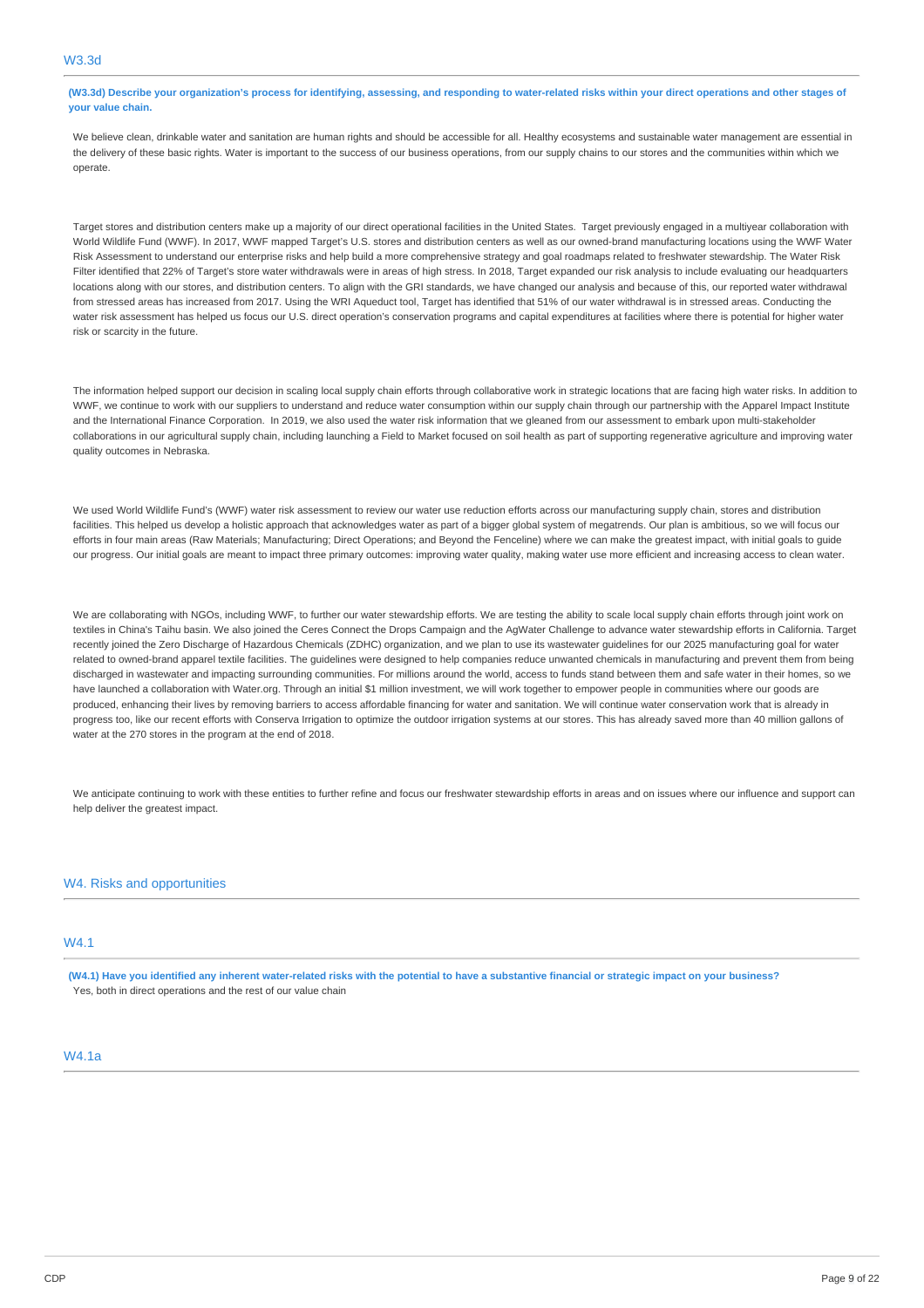#### **(W4.1a) How does your organization define substantive financial or strategic impact on your business?**

Target considers multiple factors in evaluating risk. Target considers risks substantive when they are assessed to be high or critical using proprietary criteria. Importantly, something that has a "substantive financial or strategic impact on our business" is not necessarily "material" to investors as defined by the SEC.

Target's answers to this questionnaire contain forward-looking statements, which are based on our current assumptions and expectations. These statements are typically accompanied by the words "expect," "may," "could," "believe," "would," "might," "anticipates," or similar words. All such forward-looking statements are intended to enjoy the protection of the safe harbor for forward-looking statements contained in the Private Securities Litigation Reform Act of 1995, as amended. Although we believe there is a reasonable basis for the forward-looking statements, our actual results could be materially different. The most important factors which could cause our actual results to differ from our forward-looking statements are set forth in our description of risk factors in Item 1A of our Form 10-K for the fiscal year ended February 1, 2020, which should be read in conjunction with the forward-looking statements in this report. Forward-looking statements speak only as of the date they are made, and we do not undertake any obligation to update any forward-looking statement.

## W4.1b

**(W4.1b) What is the total number of facilities exposed to water risks with the potential to have a substantive financial or strategic impact on your business, and what proportion of your company-wide facilities does this represent?** 

|         | Total number of facilities exposed to 9% company-wide facilities this<br>vater risk | represents | <b>Comment</b>                                                                                                                                           |
|---------|-------------------------------------------------------------------------------------|------------|----------------------------------------------------------------------------------------------------------------------------------------------------------|
| Row 352 |                                                                                     | 1-25       | In 2017, Target engaged WWF to conduct a water risk assessment for physical, quality, and flooding risk for our U.S. stores<br>and distribution centers. |

## W4.1c

**(W4.1c) By river basin, what is the number and proportion of facilities exposed to water risks that could have a substantive financial or strategic impact on your business, and what is the potential business impact associated with those facilities?** 

#### **Country/Area & River basin**

| $n =$      | Other           |
|------------|-----------------|
| Jnife      | s river basins) |
| - 01 A.C   | niease snecr    |
| יומוכ      | (Numerou        |
| 1.77111.77 | . HIV           |

**Number of facilities exposed to water risk**  352

#### **% company-wide facilities this represents**

1-25

**Production value for the metals & mining activities associated with these facilities**  <Not Applicable>

**% company's annual electricity generation that could be affected by these facilities**  <Not Applicable>

**% company's global oil & gas production volume that could be affected by these facilities**  <Not Applicable>

**% company's total global revenue that could be affected** 

Unknown

**Comment** 

In 2017, Target engaged WWF to conduct a water risk assessment for physical, quality, and flooding risk for our U.S. stores and distribution centers. The WWF Water Risk Filter identified that 22% of Target's store water withdrawals were in areas of "high stress." Data has not been updated since last water risk assessment.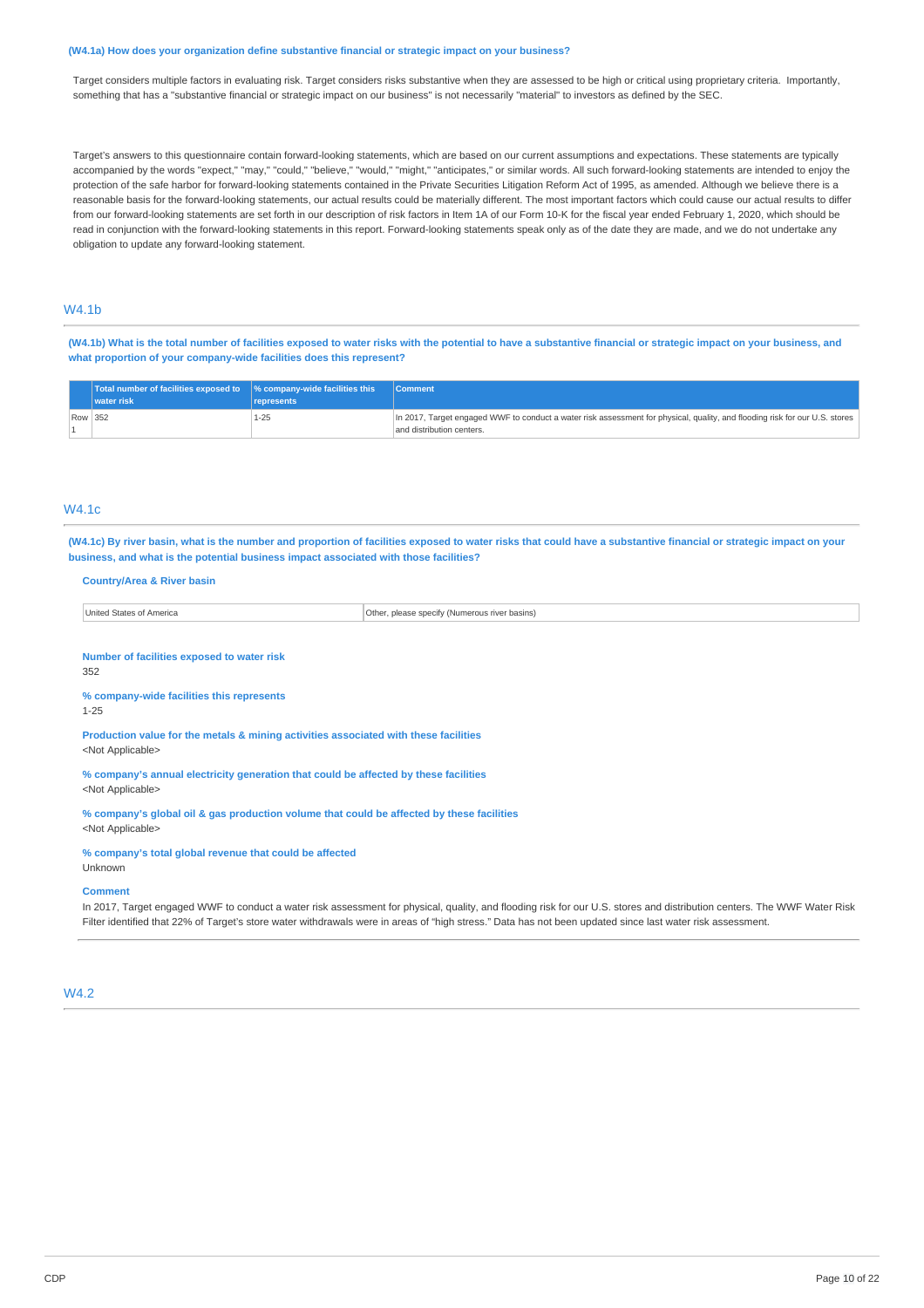**(W4.2) Provide details of identified risks in your direct operations with the potential to have a substantive financial or strategic impact on your business, and your response to those risks.** 

| <b>Country/Area &amp; River basin</b> |  |  |
|---------------------------------------|--|--|

| United States of America | lot known |
|--------------------------|-----------|
|                          |           |

## **Type of risk & Primary risk driver**

| ำedhac… |
|---------|
|         |

## **Primary potential impact**

Brand damage

## **Company-specific description**

Target stakeholders (guests, investors, etc.) expect that we are acting responsibly and have oversight of our value chain as related to water. We can expect significant brand and/or reputational damage if Target stakeholders do not perceive our efforts to be sufficient. We focus our fresh water stewardship efforts in areas and on issues where our influence and support can help deliver the greatest impact.

**Timeframe**  4-6 years

Unknown

**Magnitude of potential impact** 

**Likelihood**  Unknown

**Are you able to provide a potential financial impact figure?**  No, we do not have this figure

**Potential financial impact figure (currency)**  <Not Applicable>

**Potential financial impact figure - minimum (currency)**  <Not Applicable>

**Potential financial impact figure - maximum (currency)**  <Not Applicable>

**Explanation of financial impact**  Impact not quantified financially

**Primary response to risk**  Engage with NGOs/special interest groups

**Description of response**  Target's response includes engagement with other stakeholders in the river basin and engagement with suppliers.

**Cost of response** 

#### **Explanation of cost of response**

Cost of response not quantified at corporate level

## W4.2a

**(W4.2a) Provide details of risks identified within your value chain (beyond direct operations) with the potential to have a substantive financial or strategic impact on your business, and your response to those risks.** 

**Country/Area & River basin** 

| India | া known |
|-------|---------|
|       |         |

**Stage of value chain** 

Supply chain

**Type of risk & Primary risk driver** 

Reputation & markets **Increased stakeholder concern or negative stakeholder feedback** 

**Primary potential impact** 

Company brand damage

## **Company-specific description**

Target stakeholders (guests, investors, etc.) expect that we are acting responsibly and have oversight of our value chain as related to water. We can expect significant brand and/or reputational damage if Target stakeholders do not perceive our efforts to be sufficient. We focus our fresh water stewardship efforts in areas and on issues where our influence and support can help deliver the greatest impact.

**Timeframe** 

1-3 years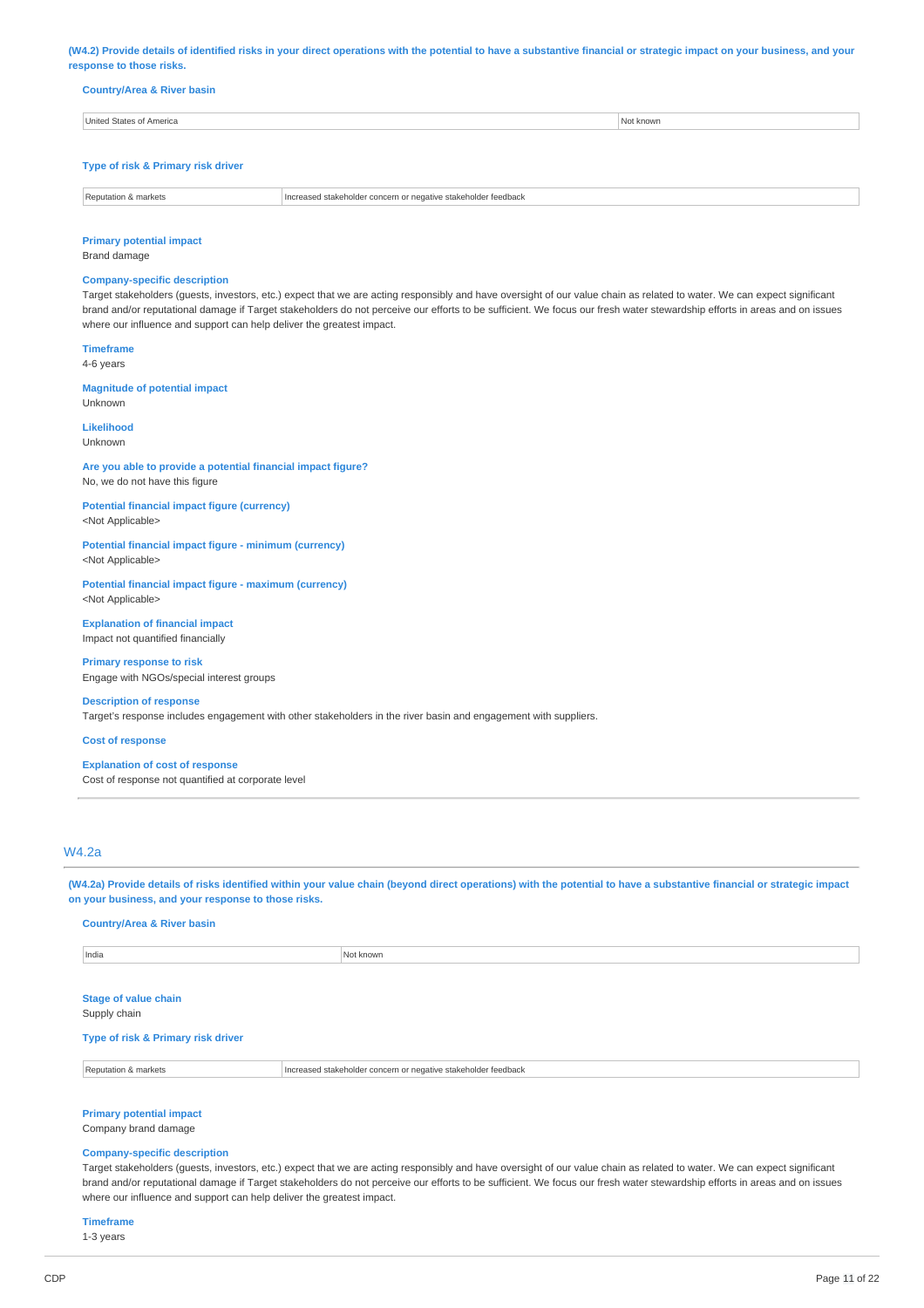## **Magnitude of potential impact**  Unknown **Likelihood**  Unknown **Are you able to provide a potential financial impact figure?**  No, we do not have this figure **Potential financial impact figure (currency)**  <Not Applicable> **Potential financial impact figure - minimum (currency)**  <Not Applicable> **Potential financial impact figure - maximum (currency)**  <Not Applicable> **Explanation of financial impact**  Impact not quantified financially **Primary response to risk**  Supplier engagement **Collaboration** Other, please specify (NGO Collaboration) **Description of response Cost of response Explanation of cost of response**  Cost of response not quantified at corporate level **Country/Area & River basin**  China Not known and the contract of the contract of the contract of the contract of the contract of the contract of the contract of the contract of the contract of the contract of the contract of the contract of the contra **Stage of value chain**  Supply chain **Type of risk & Primary risk driver**  Reputation & markets **Increased stakeholder concern or negative stakeholder feedback Primary potential impact**  Company brand damage **Company-specific description**  Target stakeholders (guests, investors, etc.) expect that we are acting responsibly and have oversight of our value chain as related to water. We can expect significant brand and/or reputational damage if Target stakeholders do not perceive our efforts to be sufficient. We focus our fresh water stewardship efforts in areas and on issues where our influence and support can help deliver the greatest impact. **Timeframe**  1-3 years **Magnitude of potential impact**  Unknown **Likelihood**  Unknown **Are you able to provide a potential financial impact figure?**  No, we do not have this figure **Potential financial impact figure (currency)**  <Not Applicable> **Potential financial impact figure - minimum (currency)**  <Not Applicable> **Potential financial impact figure - maximum (currency)**  <Not Applicable> **Explanation of financial impact**  Impact not quantified financially **Primary response to risk**  Supplier engagement **Collaboration** Computer of Other, please specify (NGO Collaboration)

## **Description of response**

#### **Cost of response**

## **Explanation of cost of response**

Cost of response not quantified at corporate level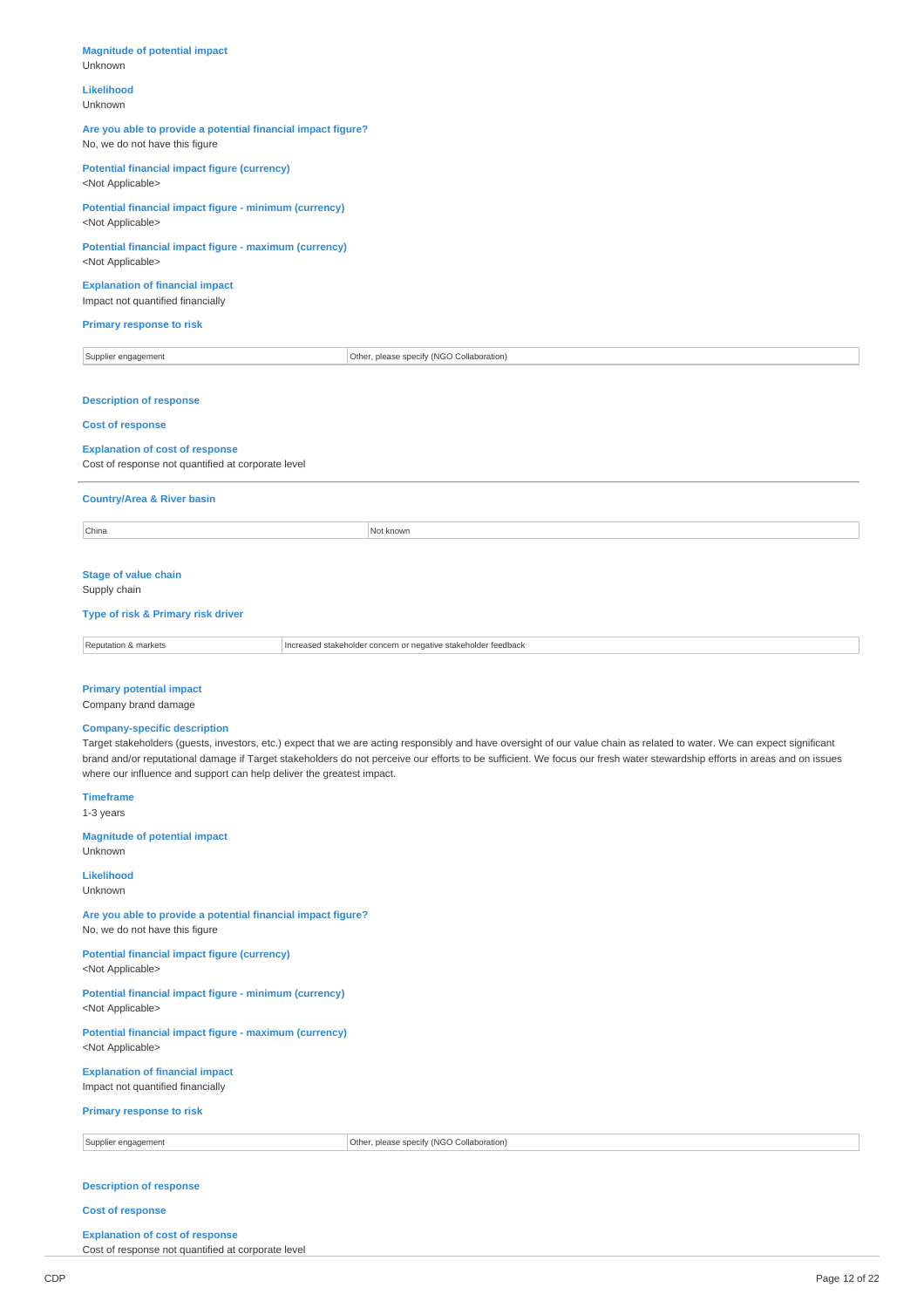#### **Country/Area & River basin**

Singapore Not known and the set of the set of the set of the set of the set of the set of the set of the set of the set of the set of the set of the set of the set of the set of the set of the set of the set of the set of

#### **Stage of value chain**

Supply chain

#### **Type of risk & Primary risk driver**

| Renutatio<br>markets | Hncreased stakeholder<br>eedback<br>koholdor for<br>$\sim$<br>.<br>いいへいへ<br>' ner<br>---- |
|----------------------|-------------------------------------------------------------------------------------------|

#### **Primary potential impact**

Company brand damage

#### **Company-specific description**

Target stakeholders (guests, investors, etc.) expect that we are acting responsibly and have oversight of our value chain as related to water. We can expect significant brand and/or reputational damage if Target stakeholders do not perceive our efforts to be sufficient. We focus our fresh water stewardship efforts in areas and on issues where our influence and support can help deliver the greatest impact.

#### **Timeframe**

1-3 years

## **Magnitude of potential impact**

Unknown

## **Likelihood**

Unknown

## **Are you able to provide a potential financial impact figure?**  No, we do not have this figure

**Potential financial impact figure (currency)**  <Not Applicable>

#### **Potential financial impact figure - minimum (currency)**  <Not Applicable>

**Potential financial impact figure - maximum (currency)**  <Not Applicable>

## **Explanation of financial impact**

Impact not quantified financially

## **Primary response to risk**

Supplier engagement **Collaboration** Collaboration Collaboration Collaboration Collaboration **Description of response Cost of response Explanation of cost of response**  Cost of response not quantified at corporate level **Country/Area & River basin Viet Nam Not known** 

### **Stage of value chain**  Supply chain

#### **Type of risk & Primary risk driver**

Reputation & markets **Increased stakeholder concern or negative stakeholder feedback** 

## **Primary potential impact**

Company brand damage

## **Company-specific description**

Target stakeholders (guests, investors, etc.) expect that we are acting responsibly and have oversight of our value chain as related to water. We can expect significant brand and/or reputational damage if Target stakeholders do not perceive our efforts to be sufficient. We focus our fresh water stewardship efforts in areas and on issues where our influence and support can help deliver the greatest impact.

## **Timeframe**

1-3 years

**Magnitude of potential impact**  Unknown

**Likelihood**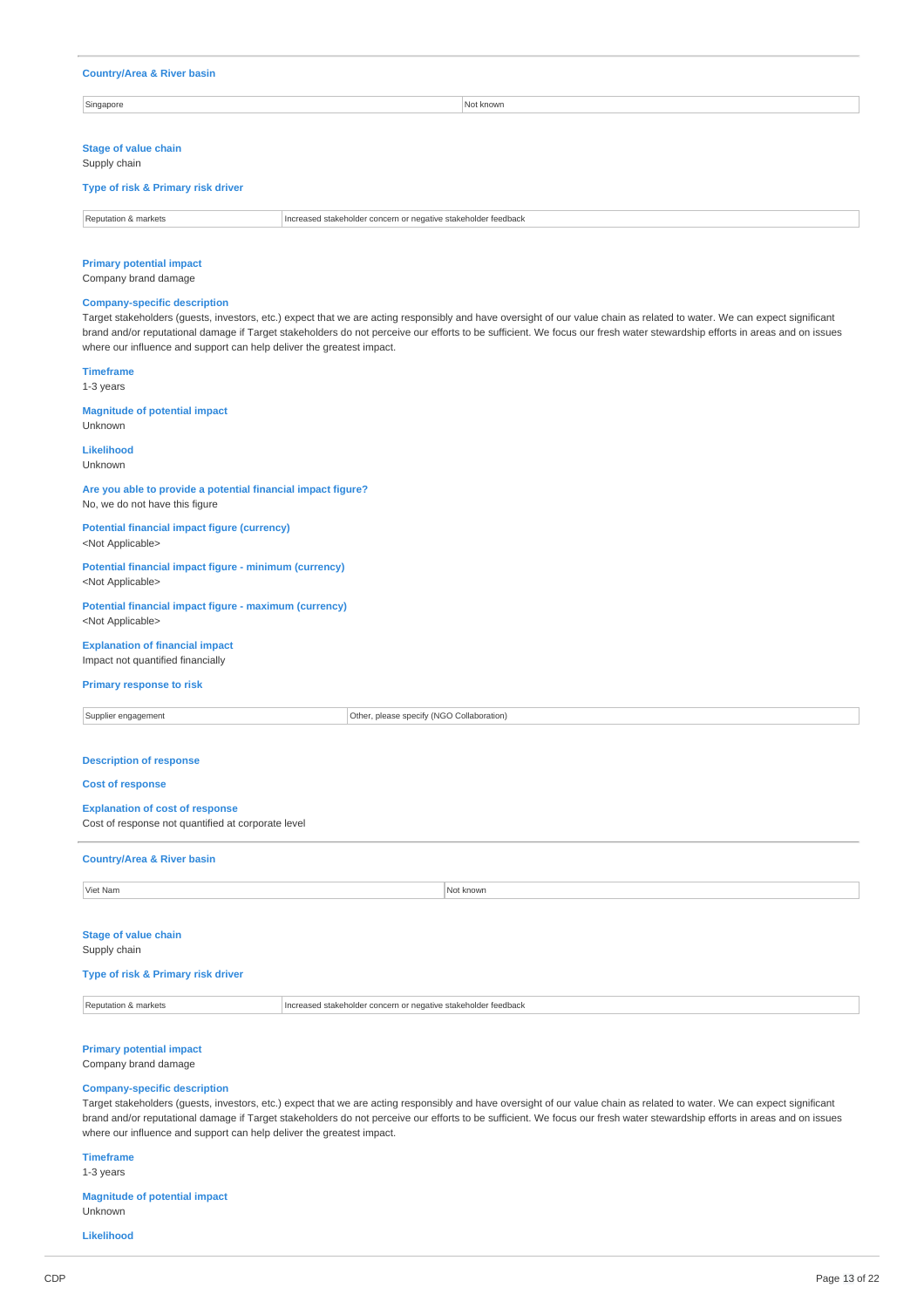#### Unknown

## **Are you able to provide a potential financial impact figure?**  No, we do not have this figure

**Potential financial impact figure (currency)** 

## <Not Applicable>

**Potential financial impact figure - minimum (currency)**  <Not Applicable>

## **Potential financial impact figure - maximum (currency)**  <Not Applicable>

## **Explanation of financial impact**

Impact not quantified financially

#### **Primary response to risk**

Supplier engagement Communication Collaboration Collaboration Collaboration Collaboration

## **Description of response**

#### **Cost of response**

#### **Explanation of cost of response**

Cost of response not quantified at corporate level

## W4.3

**(W4.3) Have you identified any water-related opportunities with the potential to have a substantive financial or strategic impact on your business?**  No

## W4.3b

**(W4.3b) Why does your organization not consider itself to have water-related opportunities?** 

| Primary     | Please explain                                                                                                                                                                                  |
|-------------|-------------------------------------------------------------------------------------------------------------------------------------------------------------------------------------------------|
| reason      |                                                                                                                                                                                                 |
| Row Not yet | At this point in time, Target has investigated and pursued opportunities at the product level, such as high-efficiency laundry detergents, but not yet evaluated water-related opportunities at |
| evaluated   | the strategic level.                                                                                                                                                                            |

## W5. Facility-level water accounting

## W5.1

**(W5.1) For each facility referenced in W4.1c, provide coordinates, water accounting data, and a comparison with the previous reporting year.** 

## W6. Governance

## W6.1

**(W6.1) Does your organization have a water policy?**  Yes, we have a documented water policy that is publicly available

## W6.1a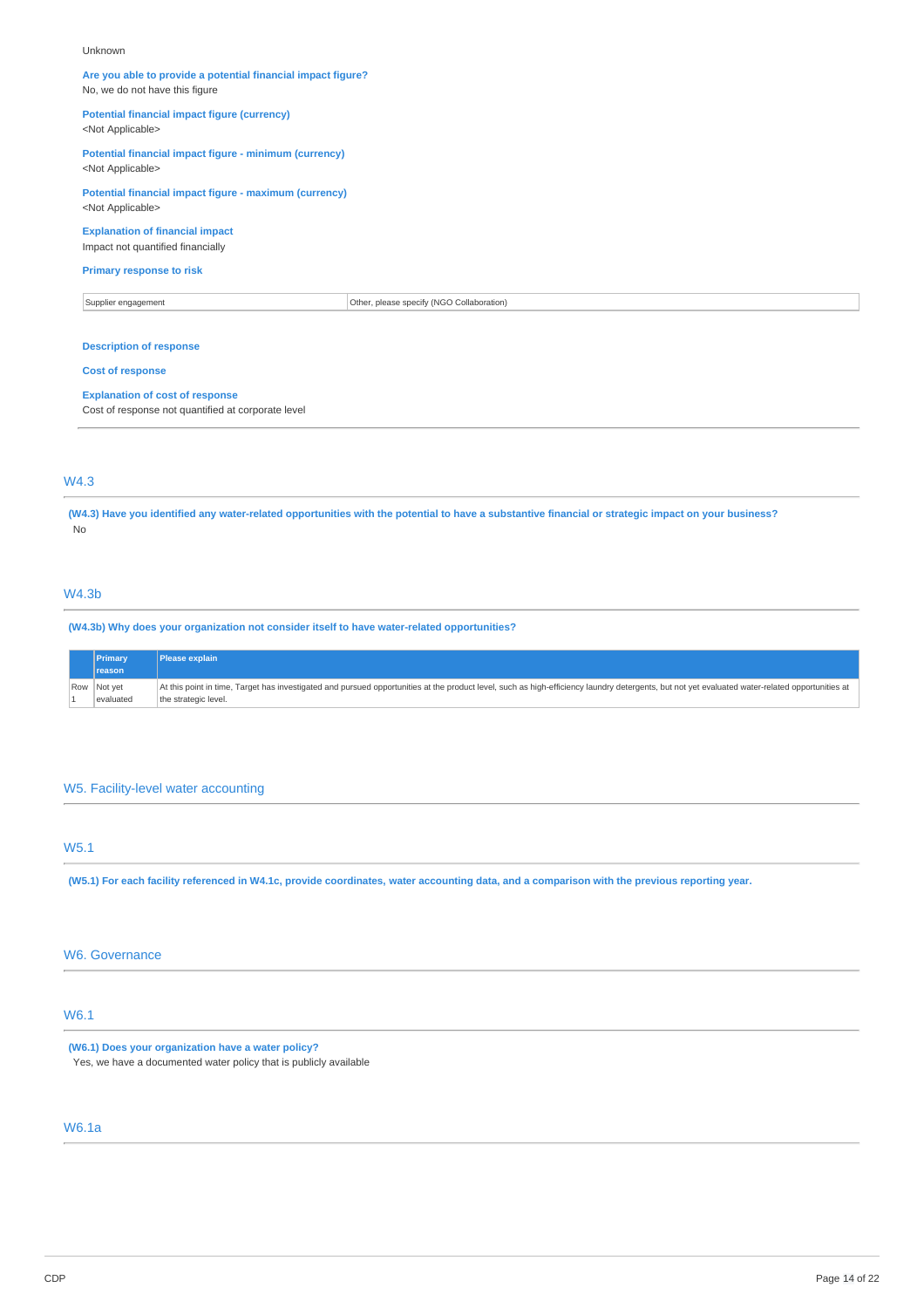| <b>Scope</b> | <b>Content</b>                                                                          | <b>Please explain</b>                                                                                   |
|--------------|-----------------------------------------------------------------------------------------|---------------------------------------------------------------------------------------------------------|
| Row Company- | Description of business dependency on water                                             | Target's Freshwater Stewardship Approach, we leveraged guidance from the CEO Water Mandate. We          |
| wide         | Description of business impact on water                                                 | have also aligned our efforts with the UN SDGs - specifically SDG 6. Check out more details on Target's |
|              | Description of water-related performance standards for direct operations                | Freshwater Stewardship Approach on our corporate website. LINK: https://corporate.target.com/corporate- |
|              | Description of water-related standards for procurement                                  | responsibility/planet/water                                                                             |
|              | Reference to international standards and widely-recognized water initiatives            |                                                                                                         |
|              | Company water targets and goals                                                         |                                                                                                         |
|              | Commitment to align with public policy initiatives, such as the SDGs                    |                                                                                                         |
|              | Commitments beyond regulatory compliance                                                |                                                                                                         |
|              | Commitment to water-related innovation                                                  |                                                                                                         |
|              | Commitment to stakeholder awareness and education                                       |                                                                                                         |
|              | Commitment to water stewardship and/or collective action                                |                                                                                                         |
|              | Acknowledgement of the human right to water and sanitation                              |                                                                                                         |
|              | Recognition of environmental linkages, for example, due to climate change               |                                                                                                         |
|              | Other, please specify (In 2018, we made an initial \$1 million investment in Water.org. |                                                                                                         |
|              | We'll work together to empower people in communities where our goods are produced.      |                                                                                                         |
|              | enhancing their lives by removing barriers to access affordable financing for water and |                                                                                                         |
|              | sanitation.)                                                                            |                                                                                                         |

## W6.2

**(W6.2) Is there board level oversight of water-related issues within your organization?**  Yes

## W6.2a

**(W6.2a) Identify the position(s) (do not include any names) of the individual(s) on the board with responsibility for water-related issues.** 

|            | <b>Position</b> Please explain                                                                                                                                                                                 |
|------------|----------------------------------------------------------------------------------------------------------------------------------------------------------------------------------------------------------------|
|            |                                                                                                                                                                                                                |
| individual |                                                                                                                                                                                                                |
| Board-     | Target's Board of Directors retains oversight responsibility over the Corporation's key strategic risks including those relating to corporate responsibility matters. The Nominating & Governance              |
| level      | Committee of the Board of Directors has overall oversight responsibility over corporate responsibility matters. Target recognizes that environmental, social and governance issues are of increasing           |
|            | committee importance to many investors. The Vice President of Corporate Responsibility and the Corporate Responsibility team work with functional leaders across the company to determine strategies, policies |
|            | and goals related to sustainability and regularly report to and seek input from the Nominating & Governance Committee on those matters, including water-related issues.                                        |

## W6.2b

**(W6.2b) Provide further details on the board's oversight of water-related issues.** 

| <b>Frequency that</b><br>water-related<br>issues are a<br>scheduled<br>agenda item | <b>Governance</b><br>mechanisms into<br>which water-<br>related issues<br>are integrated                                                                                                                                                                                 | <b>Please explain</b>                                                                                                                                                                                                                                                                                                                                                                                                                                                                                                                                                                                                                                                           |
|------------------------------------------------------------------------------------|--------------------------------------------------------------------------------------------------------------------------------------------------------------------------------------------------------------------------------------------------------------------------|---------------------------------------------------------------------------------------------------------------------------------------------------------------------------------------------------------------------------------------------------------------------------------------------------------------------------------------------------------------------------------------------------------------------------------------------------------------------------------------------------------------------------------------------------------------------------------------------------------------------------------------------------------------------------------|
| Row Scheduled -<br>some meetings                                                   | Monitoring<br>implementation<br>and performance<br>Reviewing and<br>guiding major<br>plans of action<br>Reviewing and<br>quiding risk<br>management<br>policies<br>Reviewing and<br>guiding strategy<br>Reviewing and<br>guiding corporate<br>responsibility<br>strategy | The Board of Directors' review of environmental and social topics is obtained through the updates it receives from the Nominating and Governance Committee. The<br>Nominating and Governance Committee reviews environmental and social topics at least semi-annually. This happens independently of our financial reporting process,<br>which includes economic topics, and is overseen throughout the year by the Audit and Finance Committee, which provides regular reports to the Board of Directors.<br>Target's Vice President of Corporate Responsibility presents to the Nominating and Governance Committee semi-annually on corporate responsibility related topics. |

W6.3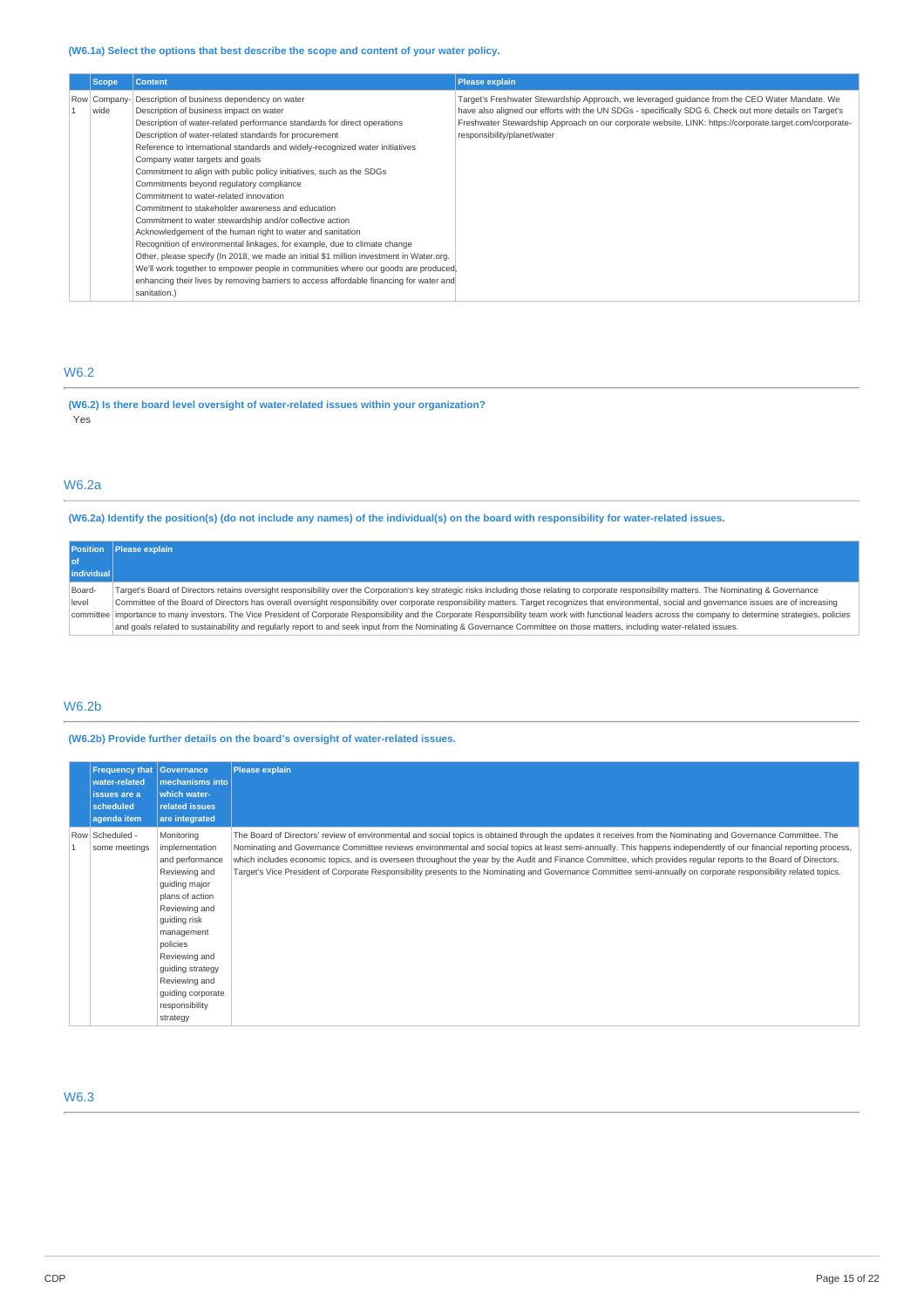**(W6.3) Provide the highest management-level position(s) or committee(s) with responsibility for water-related issues (do not include the names of individuals).** 

#### **Name of the position(s) and/or committee(s)**

Other, please specify (Vice President, Corporate Responsibility)

#### **Responsibility**

Both assessing and managing water-related risks and opportunities

#### **Frequency of reporting to the board on water-related issues**

As important matters arise

#### **Please explain**

The Vice President of Corporate Responsibility oversees corporate responsibility across Target. This role reports to the Executive Vice President and Chief Marketing Officer at Target.

## W6.4

#### **(W6.4) Do you provide incentives to C-suite employees or board members for the management of water-related issues?**

|       | Provide incentives for management of water-related issues     |  |
|-------|---------------------------------------------------------------|--|
| Row 1 | ر, and we do not plan to introduce them in the next two years |  |

## W6.5

**(W6.5) Do you engage in activities that could either directly or indirectly influence public policy on water through any of the following?**  Yes, other

## W6.5a

**(W6.5a) What processes do you have in place to ensure that all of your direct and indirect activities seeking to influence policy are consistent with your water policy/water commitments?** 

In 2017, we collaborated with World Wildlife Fund (WWF) on a water risk assessment of our water reduction efforts across our supply chain, stores and distribution centers. As a result, in early 2018 we announced a holistic approach to freshwater stewardship that acknowledges water as part of a bigger global system linked to other megatrends such as climate change, rapid urbanization and population growth. Target's Water cross-functional team worked closely with our Government Affairs staff to ensure they were briefed and understand the new Freshwater approach as it relates to policy.

We are collaborating with NGOs, including WWF, to further our water stewardship efforts in local basins. We continue to scale local supply chain efforts through joint work on textiles in China's Taihu basin. In 2019, we extended our collaboration with WWF to Moradabad, India to pilot water saving technology for the electroplating process in one of our brassware factories. In 2018, we also joined Ceres' Connect the Drops campaign as part of our commitment to advancing water solutions that sustainably manage California's stressed water supplies.

Target joined the Zero Discharge of Hazardous Chemicals (ZDHC) organization in 2018, and we have adopted its wastewater guidelines for our 2025 water manufacturing goal . The guidelines were designed to help companies reduce unwanted chemicals in manufacturing and prevent them from being discharged in wastewater and impacting surrounding communities.

## W6.6

**(W6.6) Did your organization include information about its response to water-related risks in its most recent mainstream financial report?**  No, and we have no plans to do so

## W7. Business strategy

## W7.1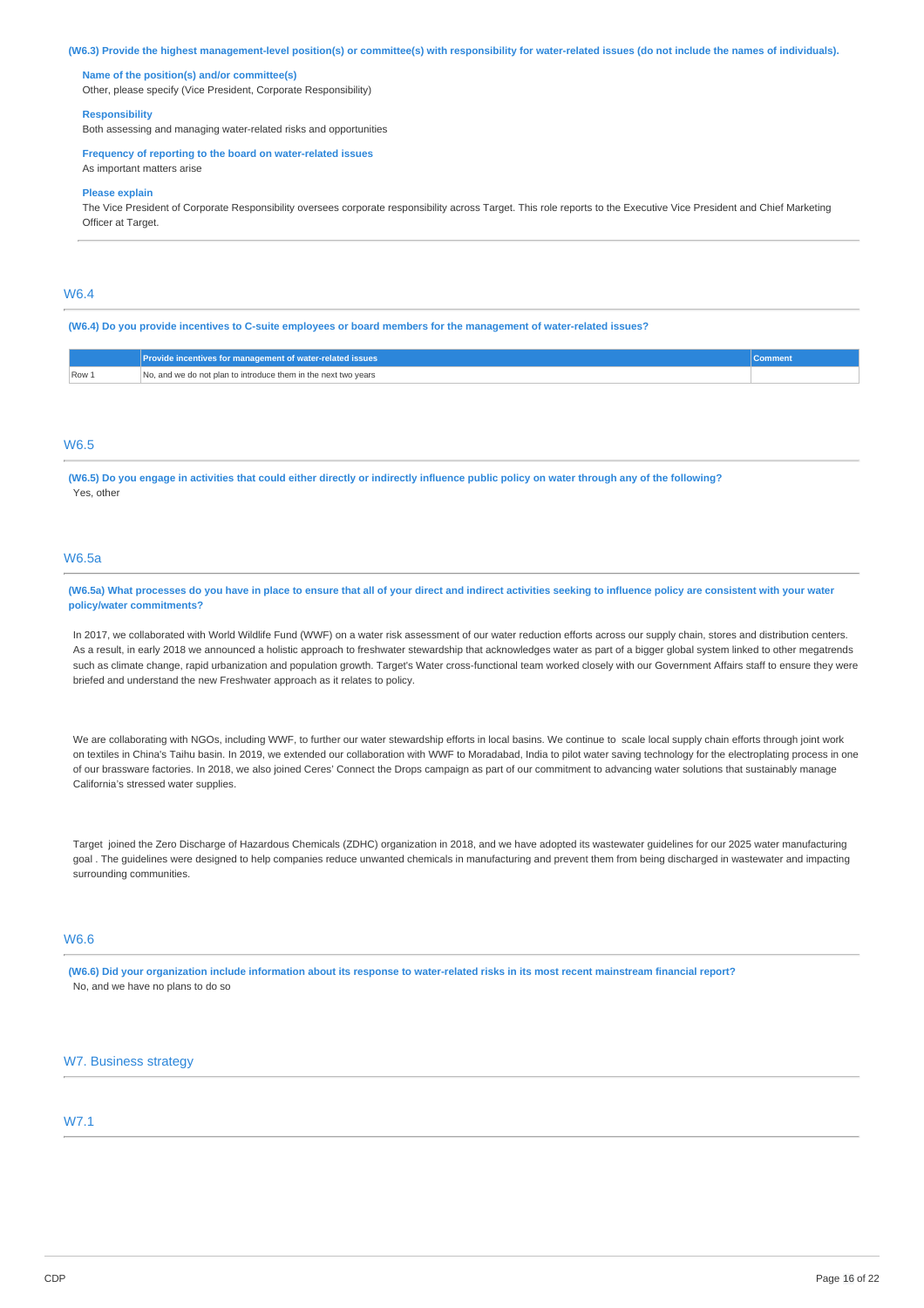## **(W7.1) Are water-related issues integrated into any aspects of your long-term strategic business plan, and if so how?**

|                                                    | Are water-related issues integrated?                                                                  | Long-term<br>time horizon<br>(years) | Please explain                                                                                                                                                                                                                                                                                                             |
|----------------------------------------------------|-------------------------------------------------------------------------------------------------------|--------------------------------------|----------------------------------------------------------------------------------------------------------------------------------------------------------------------------------------------------------------------------------------------------------------------------------------------------------------------------|
| Long-term<br>business<br>objectives                | Yes, water-related issues are integrated 5-10                                                         |                                      | The water risk assessment has underscored the importance of contextualizing publicly stated goals so that resources and focus are on<br>basins with the greatest risk. As significant growth or change in the business occurs, Target will revisit its risk assessment to ensure it<br>remains relevant and comprehensive. |
| Strategy for<br>achieving long-<br>term objectives | Yes, water-related issues are integrated 5-10                                                         |                                      | The water risk assessment has underscored the importance of contextualizing publicly stated goals so that resources and focus are on<br>basins with the greatest risk. As significant growth or change in the business occurs, Target will revisit its risk assessment to ensure it<br>remains relevant and comprehensive. |
| Financial<br>planning                              | No, water-related issues were reviewed<br>but not considered as strategically<br>relevant/significant | $5 - 10$                             | Target has a long-range plan process that takes into account financial forecasts of water prices and investments.                                                                                                                                                                                                          |

## W7.2

**(W7.2) What is the trend in your organization's water-related capital expenditure (CAPEX) and operating expenditure (OPEX) for the reporting year, and the anticipated trend for the next reporting year?** 

**Row 1** 

**Water-related CAPEX (+/- % change)** 

**Anticipated forward trend for CAPEX (+/- % change)** 

**Water-related OPEX (+/- % change)** 

**Anticipated forward trend for OPEX (+/- % change)** 

**Please explain** 

## W7.3

**(W7.3) Does your organization use climate-related scenario analysis to inform its business strategy?** 

|         | Use of          | <b>Comment</b>                                                                                                                                                                                                                                                                                                                                                                                                                                                                                                                                                                                                                                                                                                                                                                                                                                                                                                                                                                                                           |
|---------|-----------------|--------------------------------------------------------------------------------------------------------------------------------------------------------------------------------------------------------------------------------------------------------------------------------------------------------------------------------------------------------------------------------------------------------------------------------------------------------------------------------------------------------------------------------------------------------------------------------------------------------------------------------------------------------------------------------------------------------------------------------------------------------------------------------------------------------------------------------------------------------------------------------------------------------------------------------------------------------------------------------------------------------------------------|
|         | climate-        |                                                                                                                                                                                                                                                                                                                                                                                                                                                                                                                                                                                                                                                                                                                                                                                                                                                                                                                                                                                                                          |
|         | related         |                                                                                                                                                                                                                                                                                                                                                                                                                                                                                                                                                                                                                                                                                                                                                                                                                                                                                                                                                                                                                          |
|         | <b>scenario</b> |                                                                                                                                                                                                                                                                                                                                                                                                                                                                                                                                                                                                                                                                                                                                                                                                                                                                                                                                                                                                                          |
|         | analysis        |                                                                                                                                                                                                                                                                                                                                                                                                                                                                                                                                                                                                                                                                                                                                                                                                                                                                                                                                                                                                                          |
| Row Yes |                 | We continue to explore connections between water and climate (ie. mitigation, adaptation) and are considering the role water stewardship can play in long-term business resilience. We recognize<br>the long-term impacts climate change and carbon regulations have on our business. We now examine environmental impacts embedded within our supply chain to understand our exposure to<br>climate change. In addition to our climate policy, goals, and updated carbon-reduction goals to encompass Scope 3 emissions, we also completed our TCFD Climate risk analysis for the first time in<br>2019. We have also joined other companies in the BSR Value Chain Risk to Resilience working group to best determine our strategy to more comprehensively integrate climate risk into our core<br>business practices. Although we have taken many steps on our journey of risk mitigation, we are working to better understand how to most efficiently implement more resilient business strategies<br>going forward. |

## W7.3a

**(W7.3a) Has your organization identified any water-related outcomes from your climate-related scenario analysis?**  Yes

## W7.3b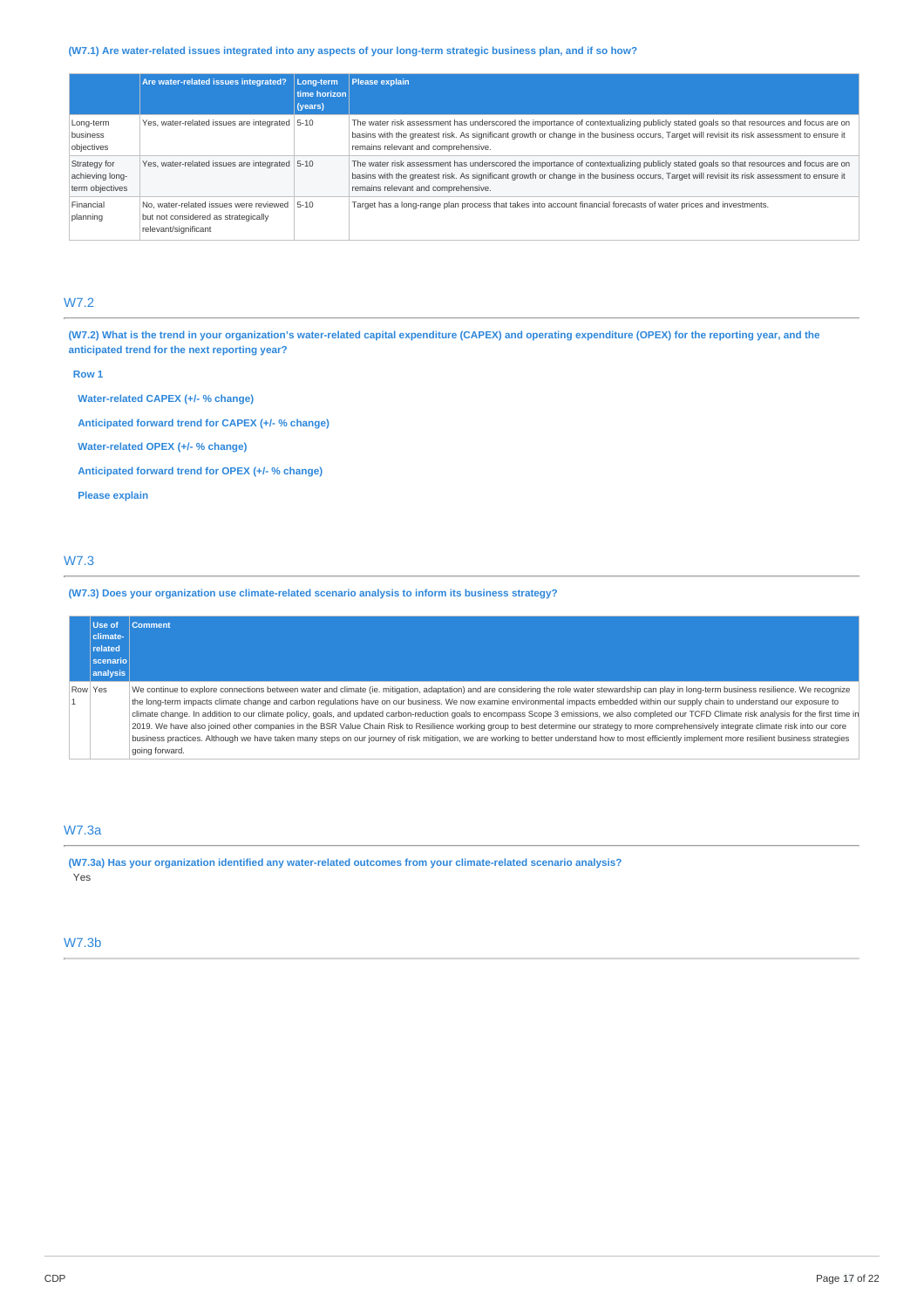## **(W7.3b) What water-related outcomes were identified from the use of climate-related scenario analysis, and what was your organization's response?**

| <b>Climate-</b><br>related<br>scenarios<br>and<br>models<br>applied                   | <b>Description of possible water-related outcomes</b>                                                                                                                                                                                                                                                                                                                                                                                                                                                                                                                                                                                                                                                                                                                                                                                                                                                                                                                                                                                                                                                                                                                                                                                                                                                                                                                                                                                                                                                                                                                                                                                         | Company response to possible water-related outcomes                                                                                                                                                                                                                                                                                                                                                                                                                                                                                                                                                                                                                                                                                                                                                                                                                                                                                                                                                                                                                                                                                                                       |
|---------------------------------------------------------------------------------------|-----------------------------------------------------------------------------------------------------------------------------------------------------------------------------------------------------------------------------------------------------------------------------------------------------------------------------------------------------------------------------------------------------------------------------------------------------------------------------------------------------------------------------------------------------------------------------------------------------------------------------------------------------------------------------------------------------------------------------------------------------------------------------------------------------------------------------------------------------------------------------------------------------------------------------------------------------------------------------------------------------------------------------------------------------------------------------------------------------------------------------------------------------------------------------------------------------------------------------------------------------------------------------------------------------------------------------------------------------------------------------------------------------------------------------------------------------------------------------------------------------------------------------------------------------------------------------------------------------------------------------------------------|---------------------------------------------------------------------------------------------------------------------------------------------------------------------------------------------------------------------------------------------------------------------------------------------------------------------------------------------------------------------------------------------------------------------------------------------------------------------------------------------------------------------------------------------------------------------------------------------------------------------------------------------------------------------------------------------------------------------------------------------------------------------------------------------------------------------------------------------------------------------------------------------------------------------------------------------------------------------------------------------------------------------------------------------------------------------------------------------------------------------------------------------------------------------------|
| Row Other,<br>please<br>specify<br>(RCP 4.5,<br>RCP 8.5.<br>SSP <sub>2</sub><br>SSP3) | As part of our scenario analysis for climate-related whole business impacts, we used the WRI<br>Aqueduct tool to highlight water-related risks and opportunities. The WRI Aqueduct tool generates<br>projections for future water stress, seasonal water variability, water supply and water demand, which<br>are informed by two different climate-related scenarios, RCP 4.5 and RCP 8.5, and two shared<br>socioeconomic pathways, SSP2 and SSP3. For our top five geographical markets (based on<br>revenue), we reviewed and analyzed the above indicators against two pathways (BAU and<br>optimistic) and two time scales (to 2020 and to 2040). We also analyzed locations that are integral to existing water management aspirations as well as our work in climate change, chemicals<br>our supply chain to understand how the raw materials in our products might be affected, e.g. the risk   management and sustainable resource use. We are working to address the impacts of<br>of water stress in cotton-producing regions of Texas. The outcomes vary depending on the level of<br>optimism assigned to them, as well as the time scale. Results of our analysis reveal, for example,<br>changes in water stress southern US states under business-as-usual and optimistic conditions to<br>2040. Outcomes could impact Target in a variety of ways. In areas prone to drought, for example,<br>water use restrictions could impact the whole of Target's value chain from raw material production,<br>to operational facilities, to downstream use of products that require water, e.g. shampoo, laundry<br>detergent, etc. | Both the BAU and optimistic scenarios revealed water-related risks for our operations and<br>supply chain. We recognize the tension between protecting this critical natural resource and<br>needing it to operate our business. To address this, Target has established a water-related<br>goal of an absolute water reduction by 15 percent in stores, distribution centers, and<br>headquarters locations by 2025. Additionally, created together with World Wildlife Fund<br>(WWF), our freshwater stewardship framework takes a holistic approach by incorporating our<br>growing the raw materials we need to produce products, from grocery items to cotton fibers.<br>One such effort is our strategic collaboration with the Better Cotton Initiative (BCI). BCI<br>Farmers are trained to use water efficiently and reduce their use of the most harmful<br>chemicals. We joined the ZDHC Roadmap to Zero Programme and plan to use its<br>wastewater guidelines as we set our 2025 manufacturing water goal. Across our stores,<br>distribution centers and headquarters, we are addressing water scarcity, water quality<br>compliance and storm water flows. |

## W7.4

## **(W7.4) Does your company use an internal price on water?**

#### **Row 1**

**Does your company use an internal price on water?** 

No, but we are currently exploring water valuation practices

## **Please explain**

Target is working to better understand the true cost of water and will be looking at its impact on our business.

## W8. Targets

## W8.1

**(W8.1) Describe your approach to setting and monitoring water-related targets and/or goals.** 

| Levels<br>l for<br>targets<br>and/or<br>goals | lat<br>corporate<br>level | Monitoring Approach to setting and monitoring targets and/or goals                                                                                                                       |
|-----------------------------------------------|---------------------------|------------------------------------------------------------------------------------------------------------------------------------------------------------------------------------------|
| Row Company-                                  |                           | Targets are Target launched our corporate Freshwater Stewardship Approach in March 2018. (LINK: https://corporate.target.com/corporate-responsibility/planet/water) We have focused our  |
| wide                                          | monitored                 | efforts and set initial goals in four key areas where we can make the most impact: 1. Raw Materials: Our water footprint starts with growing the raw materials needed to produce our     |
| targets                                       | at the                    | products, such as food and fiber, so we are working to better understand our basin-level impacts to prioritize our responses. 2. Manufacturing: Working in our areas of greatest impact, |
| and goals                                     | corporate                 | we'll enable our owned-brand manufacturers to do more with less water where local conditions demand, and aim for net-positive water quality outcomes in priority watersheds for          |
| <b>Business</b>                               | level                     | people and nature. 3. Direct Operations: Across our stores, distribution centers and headquarters locations, we are taking action to reduce water scarcity, improve water quality        |
| level                                         | Goals are                 | outcomes and manage stormwater flows. 4. Beyond the Fenceline: We'll work with others around the world to encourage progress in the areas above and beyond our own business              |
| specific                                      | monitored                 | and operations, through cross-sector partnerships, team member engagement, philanthropic investments and more. We are now working thoughtfully on ensuring we have good                  |
| targets                                       | at the                    | monitoring in place to track progress on the goals that have been set.                                                                                                                   |
| and/or                                        | corporate                 |                                                                                                                                                                                          |
| goals                                         | level                     |                                                                                                                                                                                          |

## W8.1a

**(W8.1a) Provide details of your water targets that are monitored at the corporate level, and the progress made.** 

**Target reference number**  Target 1

**Category of target**  Water withdrawals

**Level**  Site/facility

**Primary motivation**  Water stewardship

**Description of target** 

By 2025: absolute water reduction by 15 percent in stores, distribution centers, and headquarters locations

## **Quantitative metric**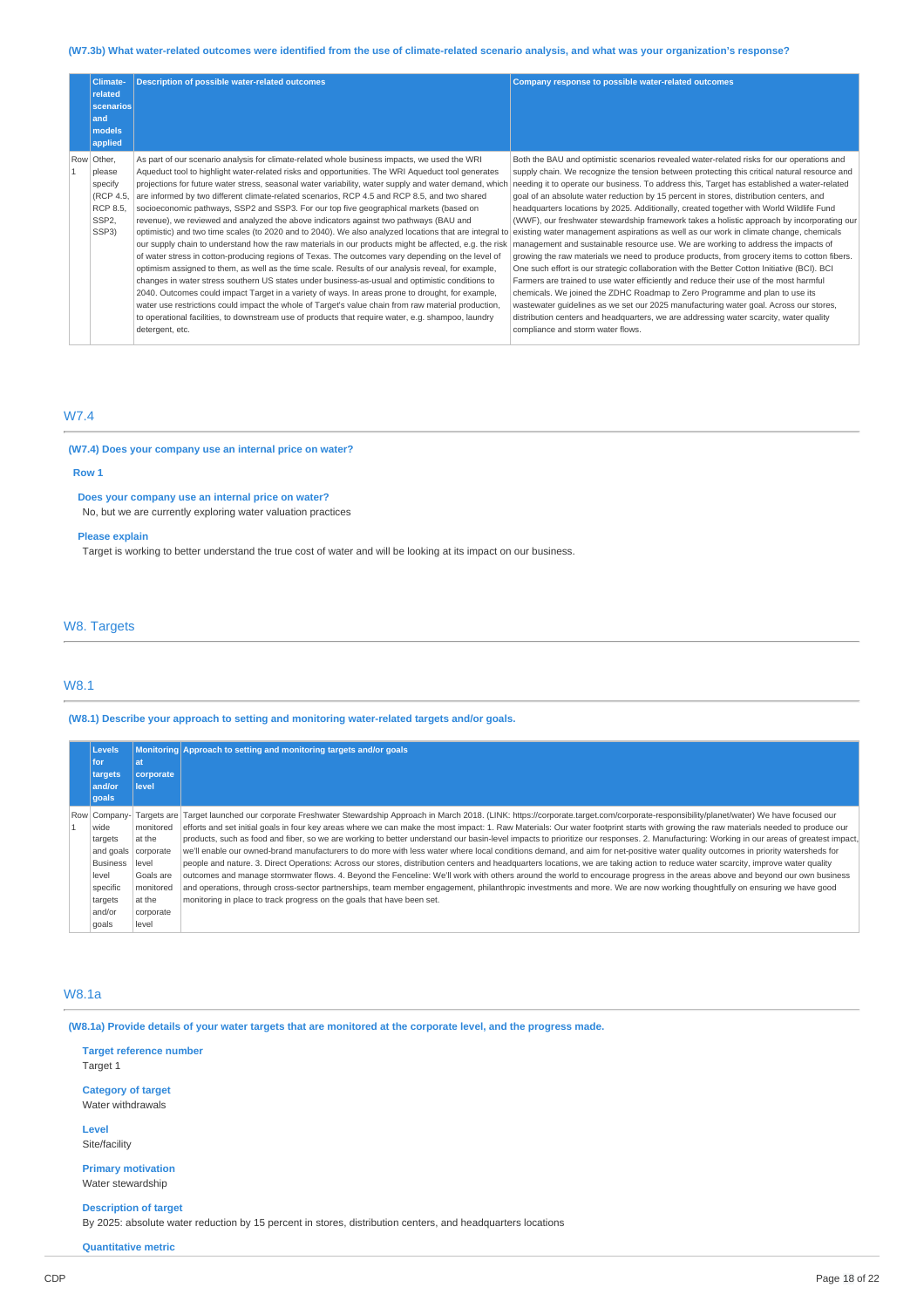#### % reduction in total water withdrawals

## **Baseline year**

2010

**Start year**  2017

## **Target year**

2025

#### **% of target achieved**  14.5

#### **Please explain**

For our U.S. direct operations, including stores, distribution centers, and headquarters locations, we are taking action to reduce water scarcity, improve water quality outcomes and manage stormwater flows. It is important work that will help ensure the communities where we do business have clean, safe water for generations to come. We have implemented different programs across our operations, including retrofitting restrooms with more efficient fixtures, incorporating native landscaping, and optimizing irrigation systems through an irrigation efficiency program. We have made significant progress while also helping lead the rest of the retail industry in this space. In 2019, we used 2,902,429,010 gallons. This equates to a 14.5% reduction from our 2010 usage baseline.

**Target reference number**  Target 2

## **Category of target**

Other, please specify (Increase procurement of sustainable raw materials)

## **Level**

Business activity

**Primary motivation**  Water stewardship

#### **Description of target**

By 2022, we will source 100 percent sustainable cotton for our owned-brand and exclusive national-brand products.

## **Quantitative metric**

Other, please specify (% increase in procurement of certified crops)

**Baseline year**  2018

**Start year**  2018

#### **Target year**  2022

#### **% of target achieved**

#### **Please explain**

Based on a survey of our business partners, in 2019, we sourced 79,776 metric tonnes of cotton as Better Cotton and 3,600 metric tonnes of cotton grown in the U.S. by Cotton LEADS producers.

**Target reference number**  Target 3

## **Category of target**  Water use efficiency

**Level**  Business activity

**Primary motivation**  Water stewardship

## **Description of target**  By 2022, we will improve water efficiency in textile dyeing and finishing factories located in priority watersheds by 15 percent.

**Quantitative metric**  % reduction in total water withdrawals

**Baseline year**  2018

**Start year**  2018

**Target year**  2022

#### **% of target achieved**  20

#### **Please explain**

Target is a collaborator on the Apparel Impact Insitute's Clean by Design (CbD) and International Financial Coporation's Vietnam Improvement Program (VIP) which focuses on improving process efficiency for water and energy saving. In 2019, VIP expanded to Cambodia while maintaining in Vietnam to include additional 23 facilities. In 2018/19 CBD, 30 participating fabric mills in China and Taiwan were able to achieve a final 20% water savings which equals to over 3.5 million cubic meters. We continue our work in 2019 and expanded to India so we are able to engage additional 27 textile suppliers.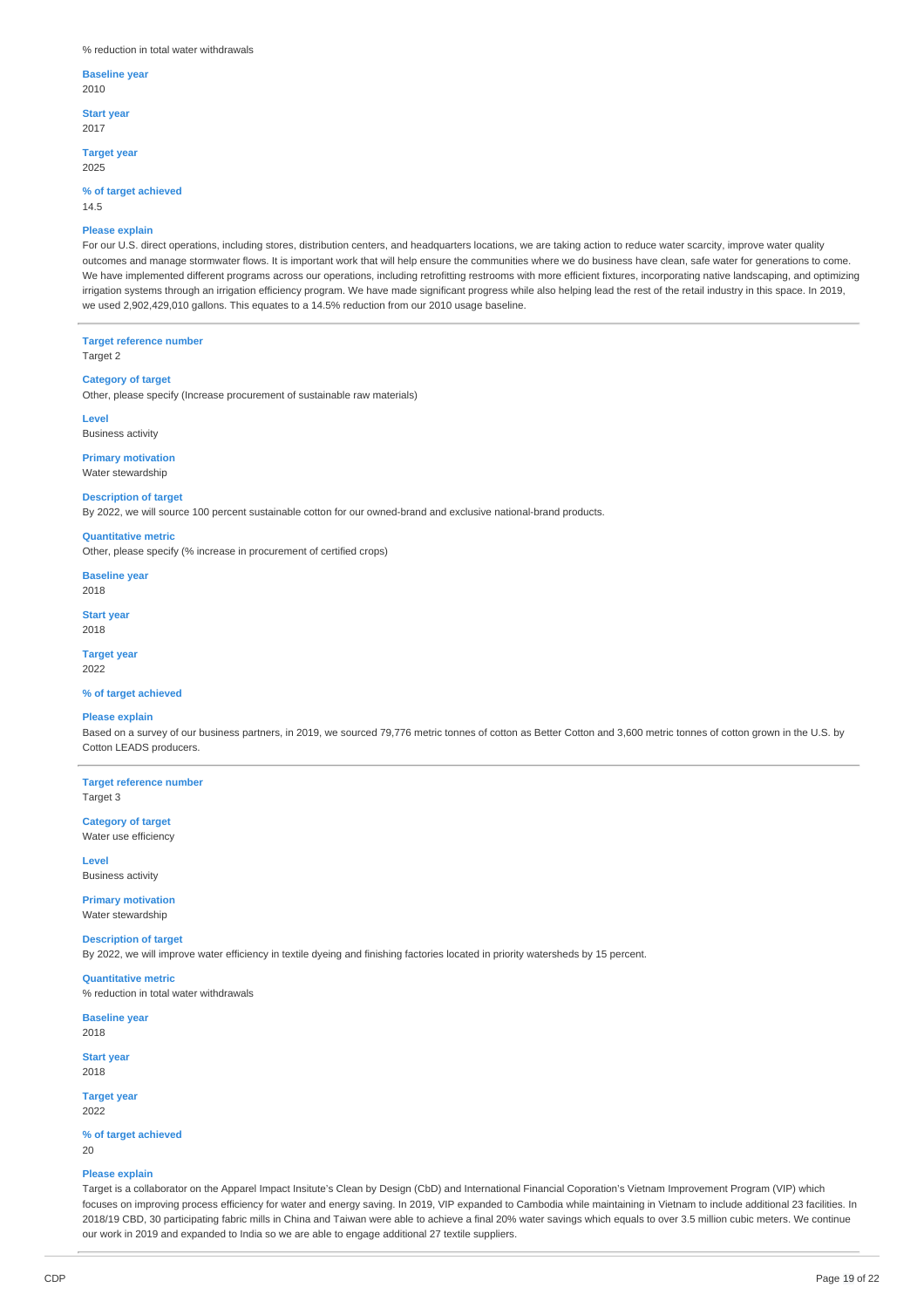## **Target reference number**  Target 4

## **Category of target**

Other, please specify (Design principles for increased H20 efficiency)

**Level** 

Business activity

**Primary motivation**  Water stewardship

## **Description of target**

By 2025, we will design 100 percent of garment-washed owned-brand apparel utilizing water-saving design principles.

## **Quantitative metric**

Other, please specify (Percentage of garment-washed owned-brand apparel using water-saving design principles)

**Baseline year** 

2018

**Start year**  2018

**Target year**  2025

## **% of target achieved**

49.1

## **Please explain**

In 2019, 49.1% of our SKUs of garment-washed owned-brand apparel, inclusive of our denim and non-denim categories, utilized water-saving design principles.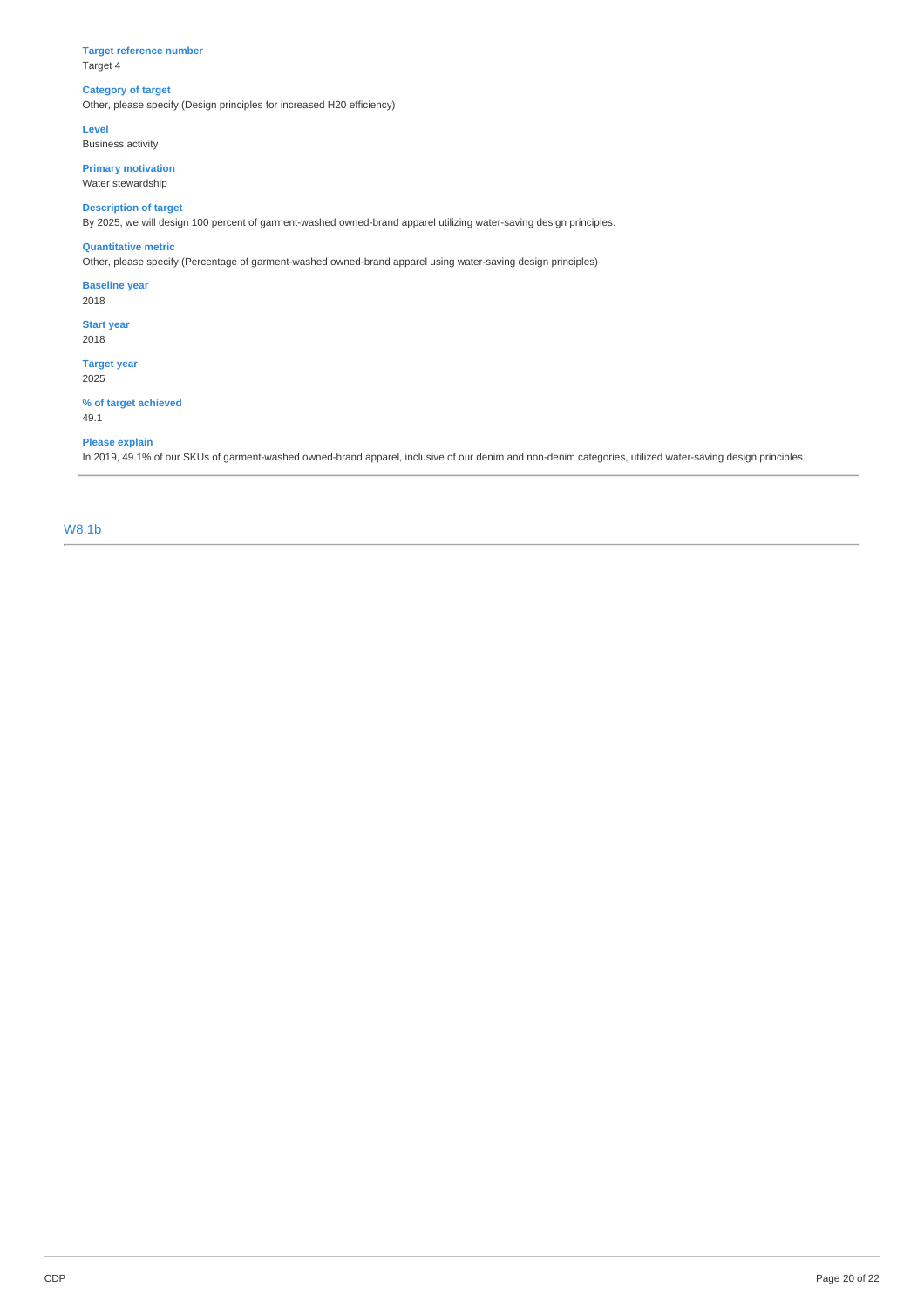#### **(W8.1b) Provide details of your water goal(s) that are monitored at the corporate level and the progress made.**

## **Goal**

Other, please specify (Understand our position on water quality)

#### **Level**

Company-wide

#### **Motivation**

Commitment to the UN Sustainable Development Goals

#### **Description of goal**

Over the next 24 months, we'll seek to understand Target's position on water quality within our U.S. building operations.

## **Baseline year**

2017

## **Start year**

2017

**End year**  2019

## **Progress**

In early 2020, we announced a new commitment to water quality. Water quality is a growing risk in the U.S. and as water quality is ever-changing in regions across the country, Target will continue to operate and maintain best practices in managing storm water and the quality of water leaving our sites. We will do this by building local relationships with watershed managers to improve green infrastructure and refining our salt application practices at stores in snow states to reduce the amount of chloride entering local water bodies. With our large operational footprint across the U.S., we can work to improve water quality in multiple areas of the country.

#### **Goal**

Other, please specify (Complying with ZDHC standards)

#### **Level**

**Business activity** 

## **Motivation**

Commitment to the UN Sustainable Development Goals

#### **Description of goal**

By 2025, all owned-brand apparel textile facilities comply with Zero Discharge of Hazardous Chemicals (ZDHC) Progressive level wastewater standard.

**Baseline year**  2018

**Start year** 

2018

#### **End year**  2025

#### **Progress**

In early 2019 we met with ZDHC to develop an implementation plan and roadmap to achieve this goal by 2025. We began mapping the wastewater performance with our strategic apparel suppliers in October 2019 and are looking to scale up to broader apparel during 2020.

## W9. Verification

## W9.1

**(W9.1) Do you verify any other water information reported in your CDP disclosure (not already covered by W5.1a)?**  Yes

## W9.1a

**(W9.1a) Which data points within your CDP disclosure have been verified, and which standards were used?** 

| Disclosure module   Data verified |                                                                      | Verification standard | <b>IPlease explain</b>                                                                            |
|-----------------------------------|----------------------------------------------------------------------|-----------------------|---------------------------------------------------------------------------------------------------|
| W1 Current state                  | We verify Higg data for Tier 2 wet processing apparel textile mills. |                       | Other, please specify (Higg) Ve verify Higg data for Tier 2 wet processing apparel textile mills. |

## W10. Sign off

## W-FI